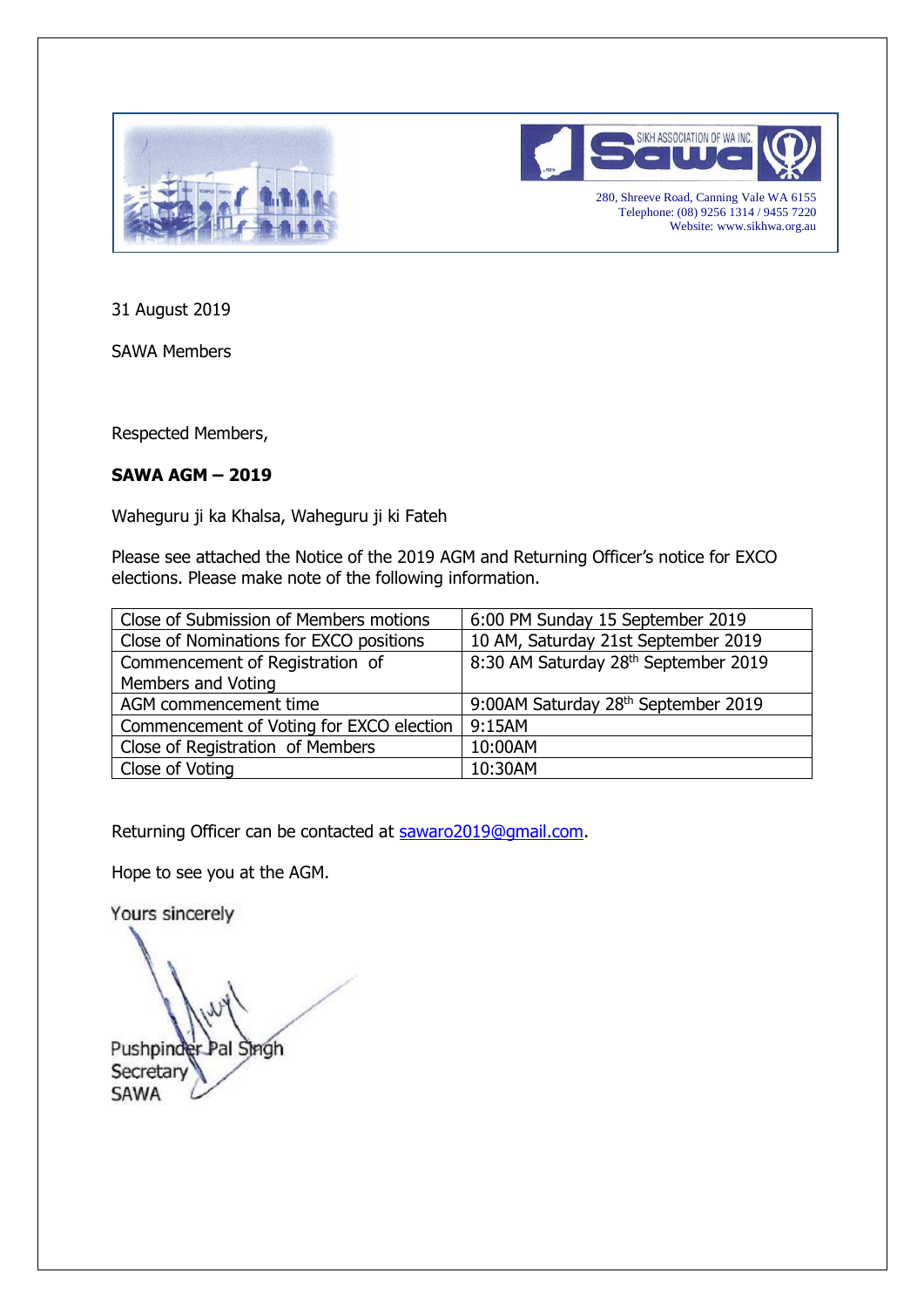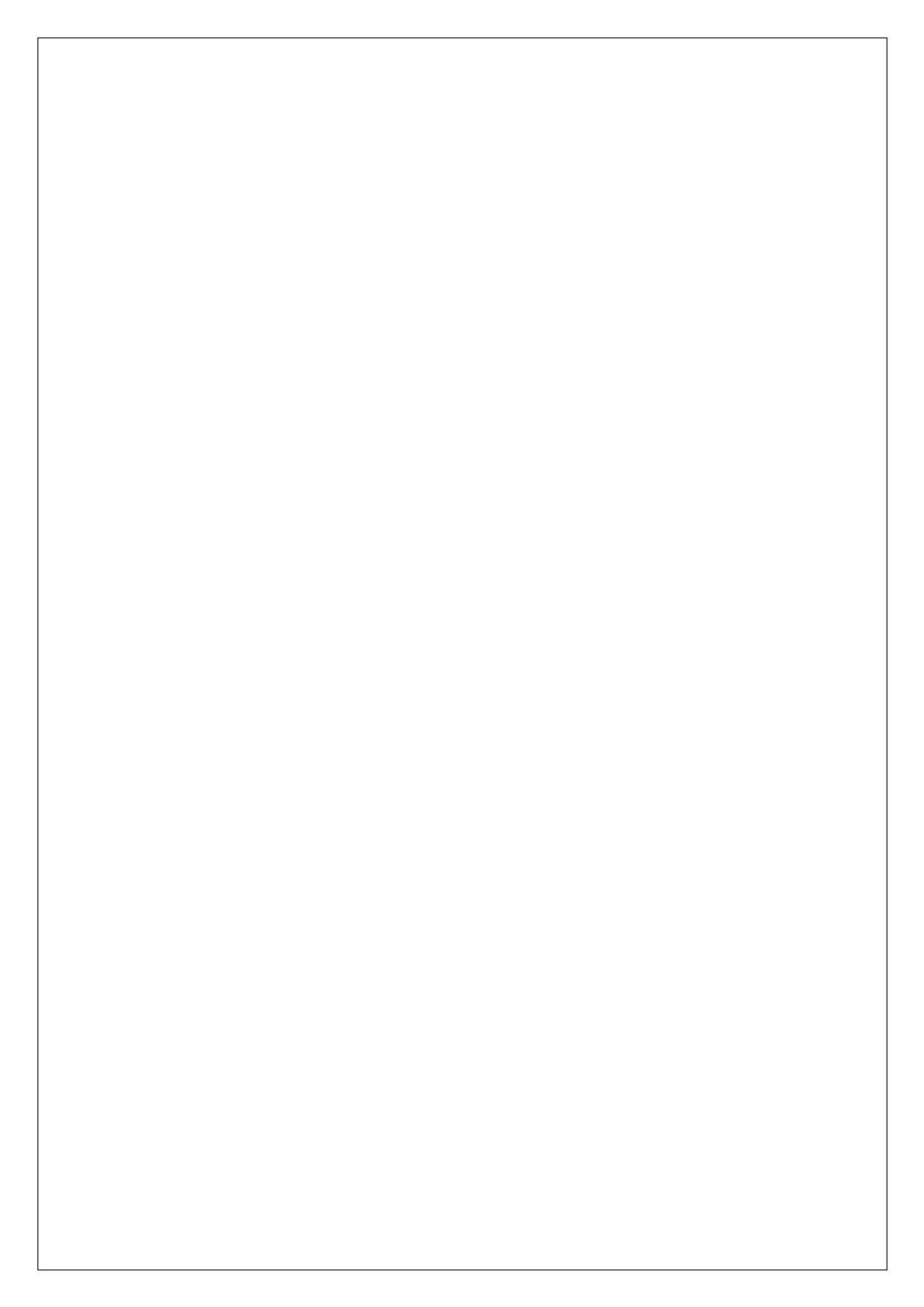



### **NOTICE OF ANNUAL GENERAL MEETING**

To: All financial Members

### **NOTICE OF ANNUAL GENERAL MEETING TO BE HELD ON Saturday 28 SEPTEMBER 2019**

Please note that the Annual General Meeting of SAWA for the year 2019 will be held as follows:

**Date: Saturday, 28 September 2019 Location: Gurdwara premises at 280 Shreeve Road, Canning Vale Time: 9:00AM**

The Agenda and order of business to be transacted will be as follows:

- 1 Meeting Called to Order (Official opening, attendance and apologies)
- 2 President's Report **(Attachment 1)**
- 3 Confirmation of the minutes of the last AGM
- 3.1 AGM held on 29 September 2018 **(Attachment 2)**

The Draft Minutes of the 2018 AGM were posted on the SAWA website and Notice Board shortly after the AGM. No comments were received from any member of the Sangat.

Proposed Motion:

That the minutes of the Annual General Meeting held on 29 September 2018 presented at **Attachment 2** be confirmed as true record of the proceedings.

Proposer: Seconder:

4 Presentation and acceptance of the Association's financial statements for the financial year ending 30 June 2019 **(Attachment 3)**

Proposed Motion:

That the Association's financial statements for the financial year ending 30 June 2019, presented at **Attachment 3** be accepted.

Proposer: Seconder:

Notice and Agenda– AGM 28 September 2019 1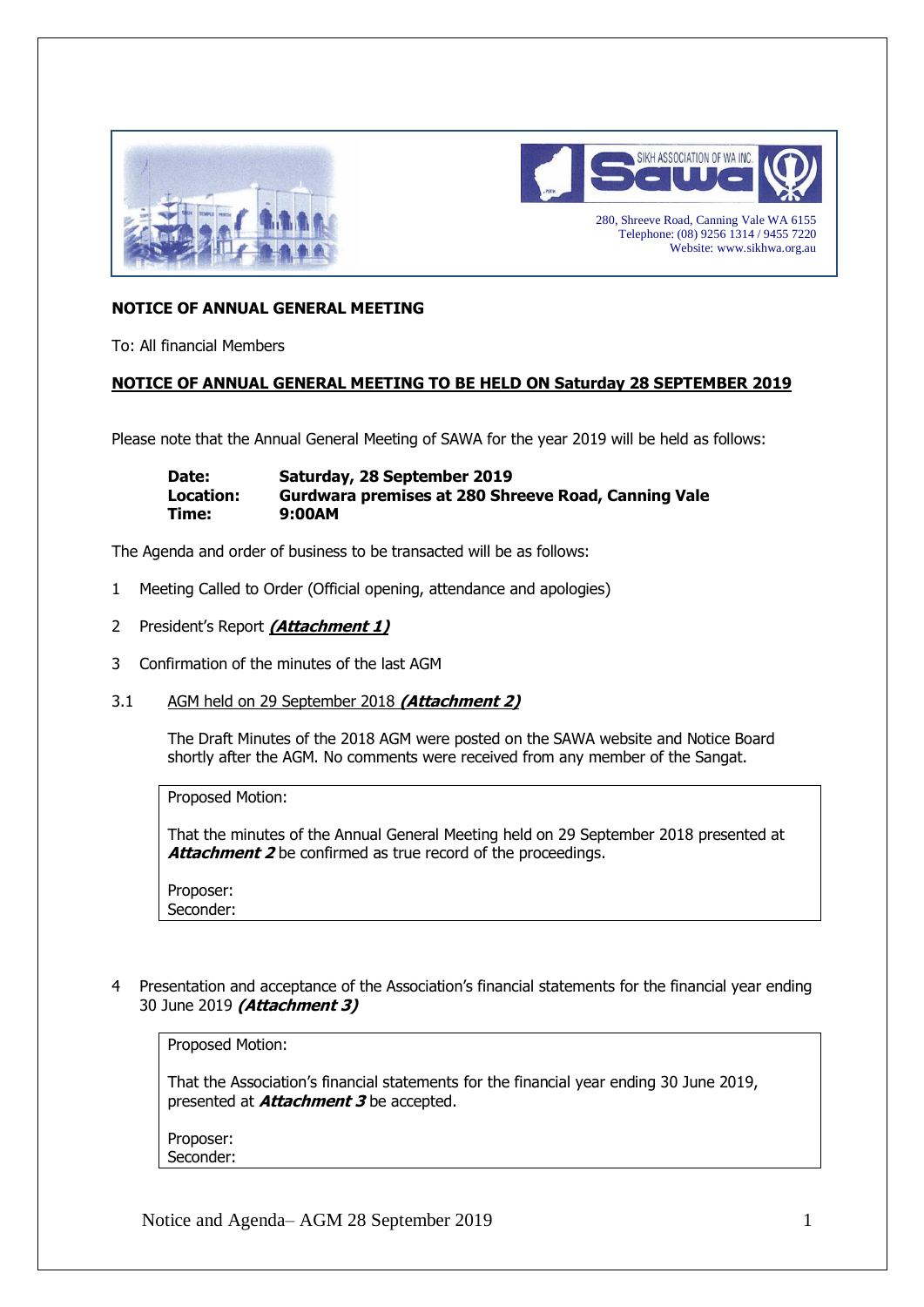5 Presentation and acceptance of the auditors' report **(Attachment 3)**;

Proposed Motion:

That the Auditors report presented at **Attachment 3** be accepted.

Proposer: Seconder:

6 Deliberation on Motions;

### 6.1 Ordinary Motions proposed by EXCO

### 6.1.1 Past AGM Resolutions

A list of the active resolutions is presented at **Attachment 4.** And their progress report appears at Attachment 6

| <b>Proposed Motion</b>                                                                     |
|--------------------------------------------------------------------------------------------|
| That the progress report of current resolutions appearing at <b>Attachment 4</b> be noted. |
| Proposer<br>Seconder                                                                       |
|                                                                                            |

### 6.1.2 Membership fee

{Current Membership Fees are \$350 for Life Members and \$35 for Ordinary and Associate Members. It is proposed to maintain the same for 2019/20}

|                        | Proposed Motion:                                                              |
|------------------------|-------------------------------------------------------------------------------|
|                        | That the membership fee for Life Members be set at - \$350                    |
| Ϊİ                     | That the annual membership fee for Ordinary and Associate Members be set \$35 |
| Proposer:<br>Seconder: |                                                                               |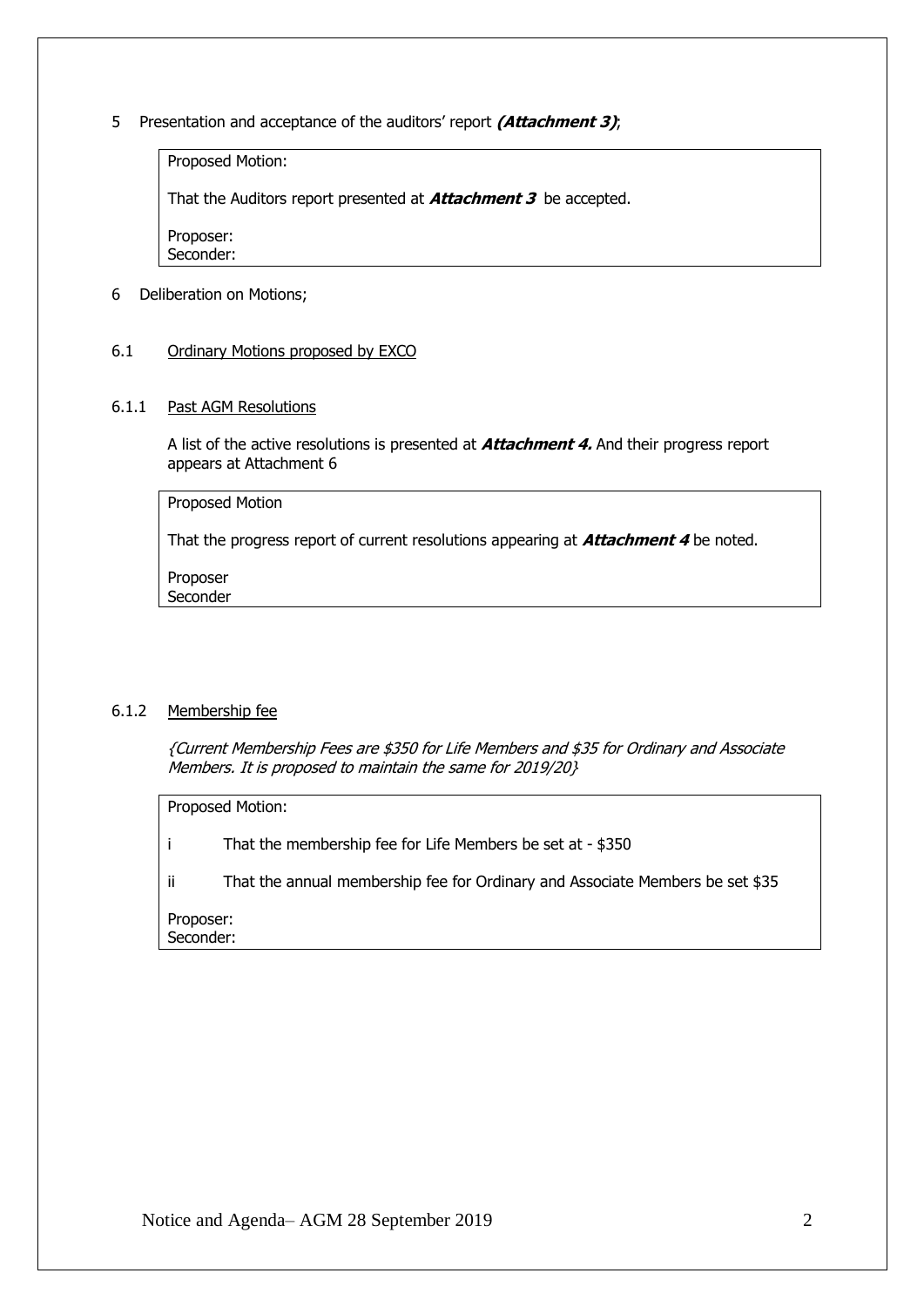### 6.1.3 Langar Cooking in the Kitchen

### **Background**

*Increasing number of devotees to Gurdwara demands a larger quantity of Langar cooking, which has substantially increased the cost to donating families. This has also resulted in crowding number of sewadars present in the kitchen which compromises safety. Since the kitchen has been expanded it is proposed to alter the mode of operation in kitchen.* 

*Cooking of langar to be performed by SAWA paid cooks only. People wishing to fund may do so by donating for langar with the Cashier. A separate area be marked away from cooking area for sewa with lesser risk such as* 

*Atta making, veges chopping etc. Parshada (Roti) cooking would still require sewadars which is away from main* 

*cooking area.* 

### Proposed Motion:

"**That the incoming EXCO give consideration to the Langar being prepared by the SAWA paid professional cooks only and set donation fees accordingly."** 

Proposer: Prem Singh Judge Seconder: Ajmer Singh

### 6.2 Ordinary Motions with financial implications submitted by Members

{In accordance with SAWA Constitution members may submit their Motions having financial implications by 30 June}

#### **NIL received**

### 6.3 Ordinary Motions Submitted by Members

{Members may submit their Motions by email or in person to the Secretary by 6:00 PM Sunday 15 September 2019}

7 Endorsement of the Auditors;

In accordance with the constitutional requirement the outgoing EXCO recommends Harpreet Singh Cheema & Harveer Singh Sekhon to be appointed as Auditors.

Proposed Motion:

That Harpreet Singh Cheema & Harveer Singh Sekhon be appointed as Auditors for the 2019/20 financial year.

Proposer: Seconder:

Notice and Agenda– AGM 28 September 2019 3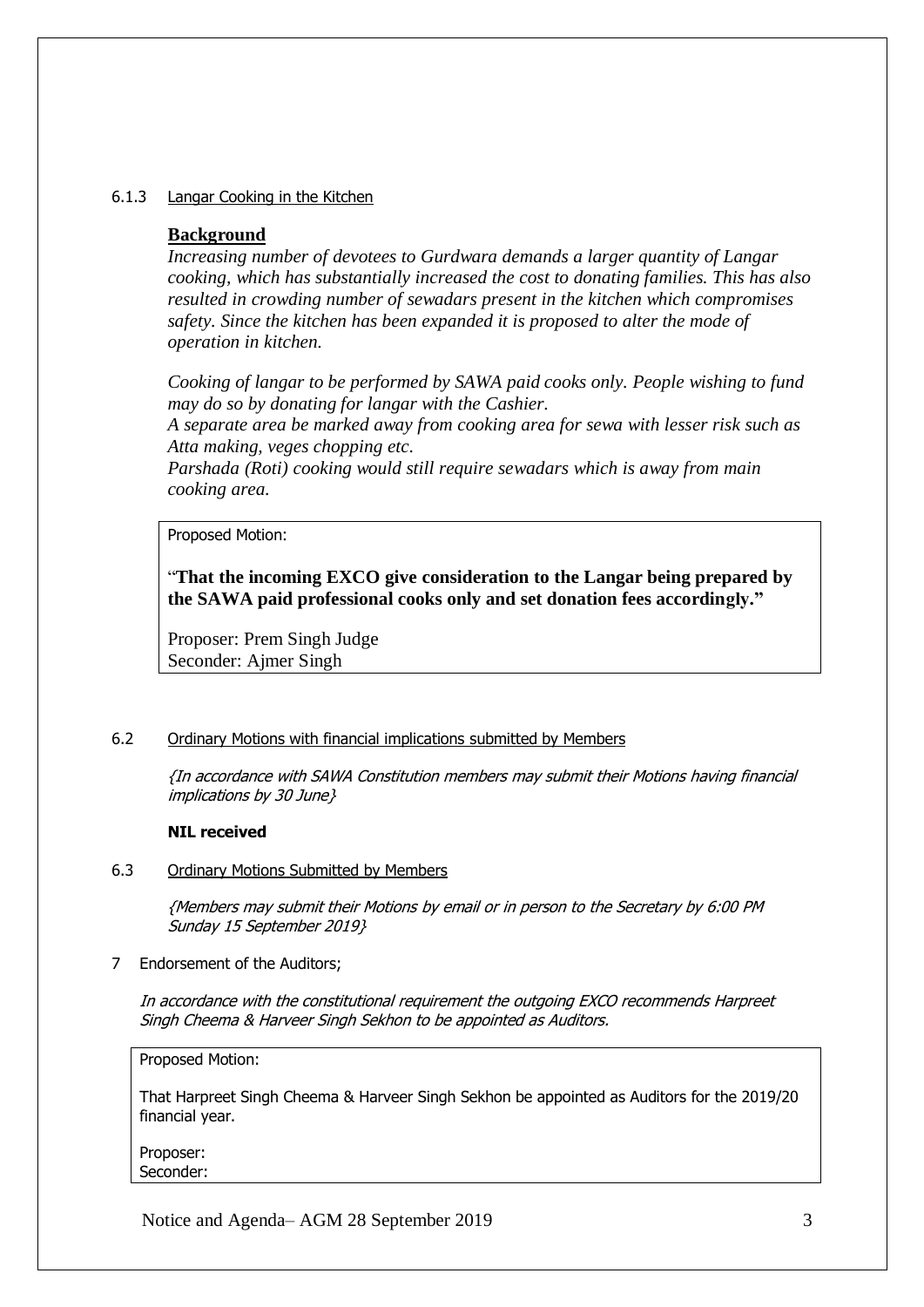8 Authorization of incoming EXCO expenditure limit for all elements linked to a single event.

Last year the expenditure limit for the EXCO for any single project was \$35,000. AGM may authorize the same or a different limit for the 2018/19 financial year. EXCO recommends that this limit be kept the same at \$35,000.

Proposed Motion: That the expenditure limit for the 2018/19 EXCO for all elements linked to a single event be set at  $\$$  \_\_\_\_\_\_\_\_\_\_\_\_\_\_\_\_\_\_\_\_\_. Proposer: Seconder:

9 Such other matters specified in the Notice convening the AGM;

Nil

10 Declaration of election results and appointment of office bearers of the EXCO;

The elections will be conducted as advised in the Returning Officer's Notice (Schedule A).

11 Elected President's address / Meeting Closed

Pushpinger Pal Singh Secretary SAWA Dated: 31 August 2019

# **NOTE:**

1. No business other than listed on the agenda will be transacted at the AGM.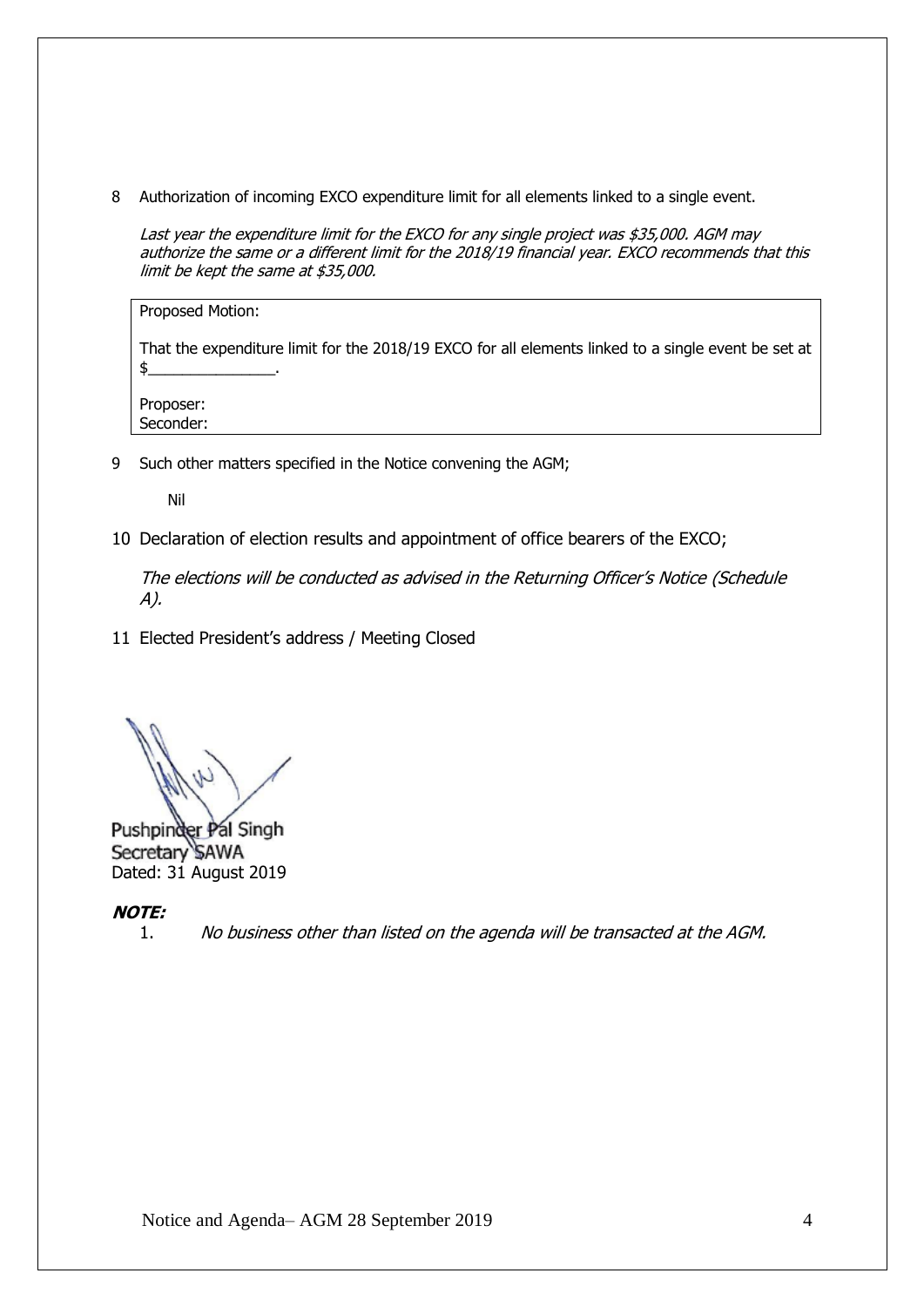# **ATTACHMENT 1**

### **PRESIDENT'S REPORT**

Waheguru ji ka Khalsa, Waheguru ji ki Fateh

### **"SATGUR KI SEWA SAFAL HAI, JEKO KARE CHIT LAYE"**

Guru Pyari Sanggat Jio,

About this time last year I was entrusted with the task to lead EXCO. To me this was a very humbling experience and all through this year my team and I have done our best to live up to your expectations. The demands of this term have been extremely challenging with the dual responsibility of the Building Project along with the day to day management of Guruduara Sahib. With the Blessing Hand of Waheguruji and lots of hard work, EXCO has carried out its entrusted duties with fully duty of care. For this my gratitude and sincere thanks to the whole team and the Vice President who assisted me in handling most of the social and cultural events. My sincere thanks to the building team who stood by me through numerous difficulties to complete the building project while keeping the Guruduara Sahib operating without interruption or incident. While carrying out our duties there may have been times when strict measures had to be imposed to maintain peace and safety of the Guru Ghar and confirm to the requirement of the various authorities.

Should there have been any seemingly lapse of courtesy or attention please accept my sincere apology.

Throughout this year numerous religious, social and cultural events were organized for the benefit of Sadh Sanggat:

- 1. Devali celebrations were held at Guruduara Sahib with an evening Dewan attended by more than 1000 devotees. This was a grand event however EXCO encounter numerous problems with crowd control, safety and parking. Future programs on such a grand scale would require more planning and assistance from local authorities.
- 2. Birthdays of Guru Nanak Ji and Dashmesh Pita and Wasakhi were celebrated with Akand Paaths.
- 3. Numerous Raggis and Kirtan jathas were hosted through the year to provide for the spiritual enlightenment of Saad Sanggat.
- 4. A remembrance ceremony for Charles Fairbread our ANZAC solider was held at Kings Park.
- 5. The ANASA torch relay which started from Perth was held at Adenia Park.
- 6. Heritage Day was held at Adenia Park as usual with lots of multi-cultural performance.
- 7. Vasakhi mela was held at Cannington on a very grand scale which was attended by hundreds and highlighted with a firework show.
- 8. On the sports front as usual SAWA sponsored representatives from various clubs to the Melbourne Games. Soccer Team made up of Visra Club and Girls netball team returned with prizes.
- 9. Bus trip to Busselton for the launching of the early settlers memorial where our heritage was displayed to raise the awareness of Sikh contribution and sacrifices during the two W.W. and contribution to W.A. by our early settlers.

Langgar was provided for all thanks to the generosity and tradition of our sewadars. Most of these events were held with the assistance of our clubs namely, Virsa Club, PCSC, WAAHC, SYA and ASHA. Our sincere thanks to them all for their hard work and contributions.

### **Building Project**:

The Building project which was started more than a year ago has been successfully completed with Waheguruji's Blessings without injury or incident and under budget thanks to the hard work of the building committee. Being a live project with dual activity and many inquisitive eye this task was extremely demanding. Still it was carried

Notice – AGM 28 September 2019 Attachment 1 / President's Report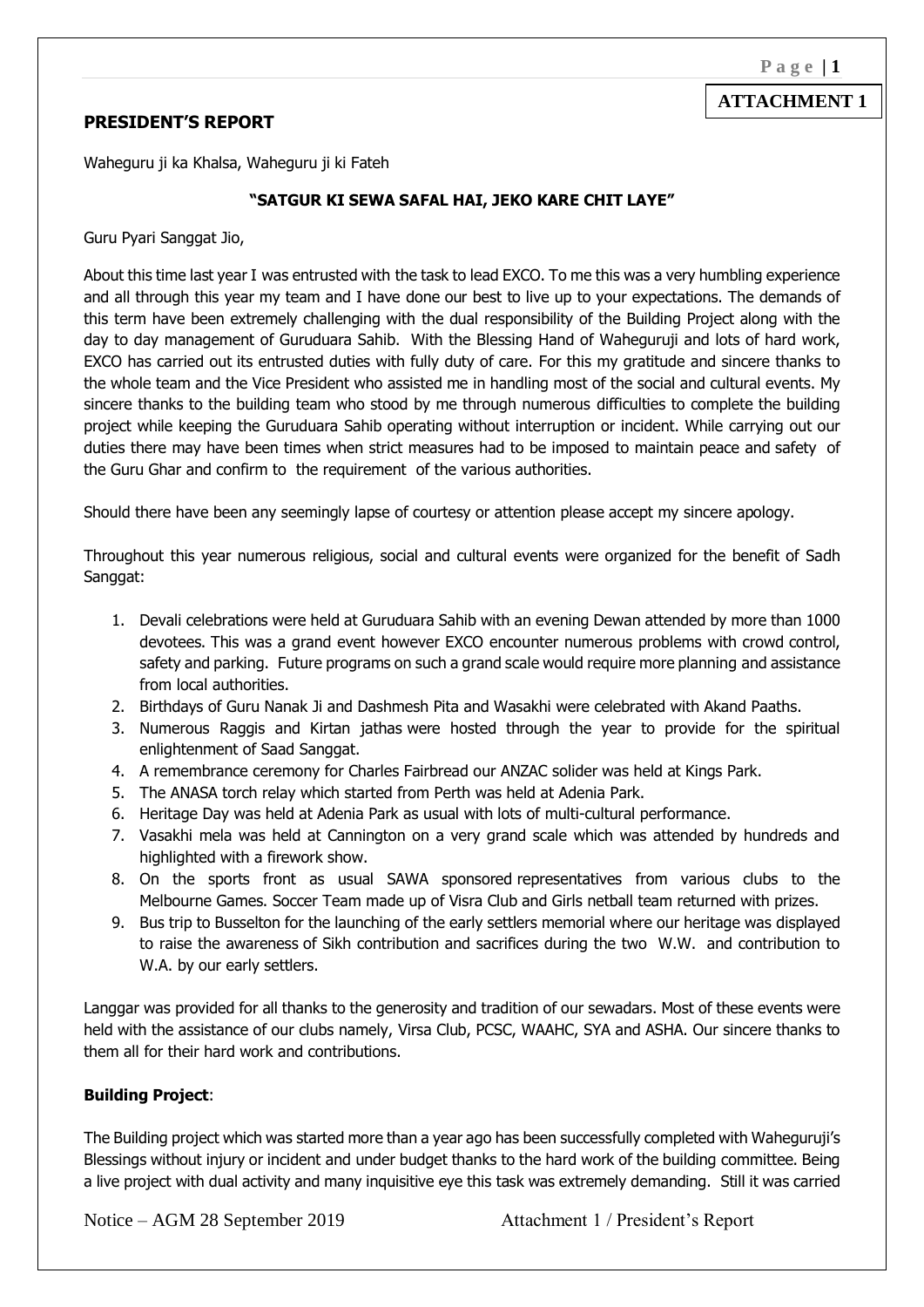out to the best of our ability with some team members putting in a full 7 day working week in-spite of health scares, hospital admissions and family commitments. Let me acknowledge the contributions of these sewadaars once again: Joginder Singh (Joe) for the concept plan drawings without charge, our technical committee of Dr. Didar Singh Cheema, Jagdish Singh Gill and Harmeek Singh Kamboj who contributed with technical support along with the tender evaluation process. The building team comprising Gurdarshan Singh Kailley, Paramjit Singh Nagra, Ranjit Singh, Parvendar Singh and Bahadur Singh Mann and I went the extra mile to ensure that the project flowed smoothly. Underground gas and water pipes which have aged have been redirected externally and also via the ceiling for ease in future maintenance. New cooking equipment has been installed. The kitchen and wash area are now functioning smoothly. A very special note of thanks to Paramjit Singh Nagra and Parvendar Singh who were always present to assist in the day to day supervision of our building project.

I end once again with my humble thanks to all the volunteers especially our ladies and sewadaars for the tireless sewa all through the year in all-weather to keep our Guru Ka Langgar running. A humble plea to the incoming committee to take more positive and firm steps to ensure that the sanctity of the Guru Ghar is maintained and at all times. We have addressed and minimized the disrespect that has crept into our Guruduara Sahib over the past few years especially during the precious times of Ardas and Hukum Naama. For this there can be and should not be any excuse or exception. We come from varied environments where Guruduaras may practice their own code of conduct and religious rituals, many imposed by deras and babas and further compounded by the proceedings in marriage palaces . However, at our Guru Ghar we have always practice the code of conduct as set by SPGC which should be maintained without excuse.

Let me share this priceless gem from some spiritual writings which I pray will awaken our inner selves on significance of our Guru Ghar.

### **" Thread Lightly O Brother for this is Hallowed Ground"**

### **"Halka Halka Pairan Naal Tur Mere Veer Ih Hai Pavitar Istaan".**

Let us make it our goal for the 550th anniversary of Than Than Guru Nanak's celebrations to reinforce his true values which liberated us from bondage, superstition and false practices. May the Blessings of Waheguruji guide us in our ever step and especially so in the running of our Guru Ghar.

Bhul Chuk Maaf Karne Ji.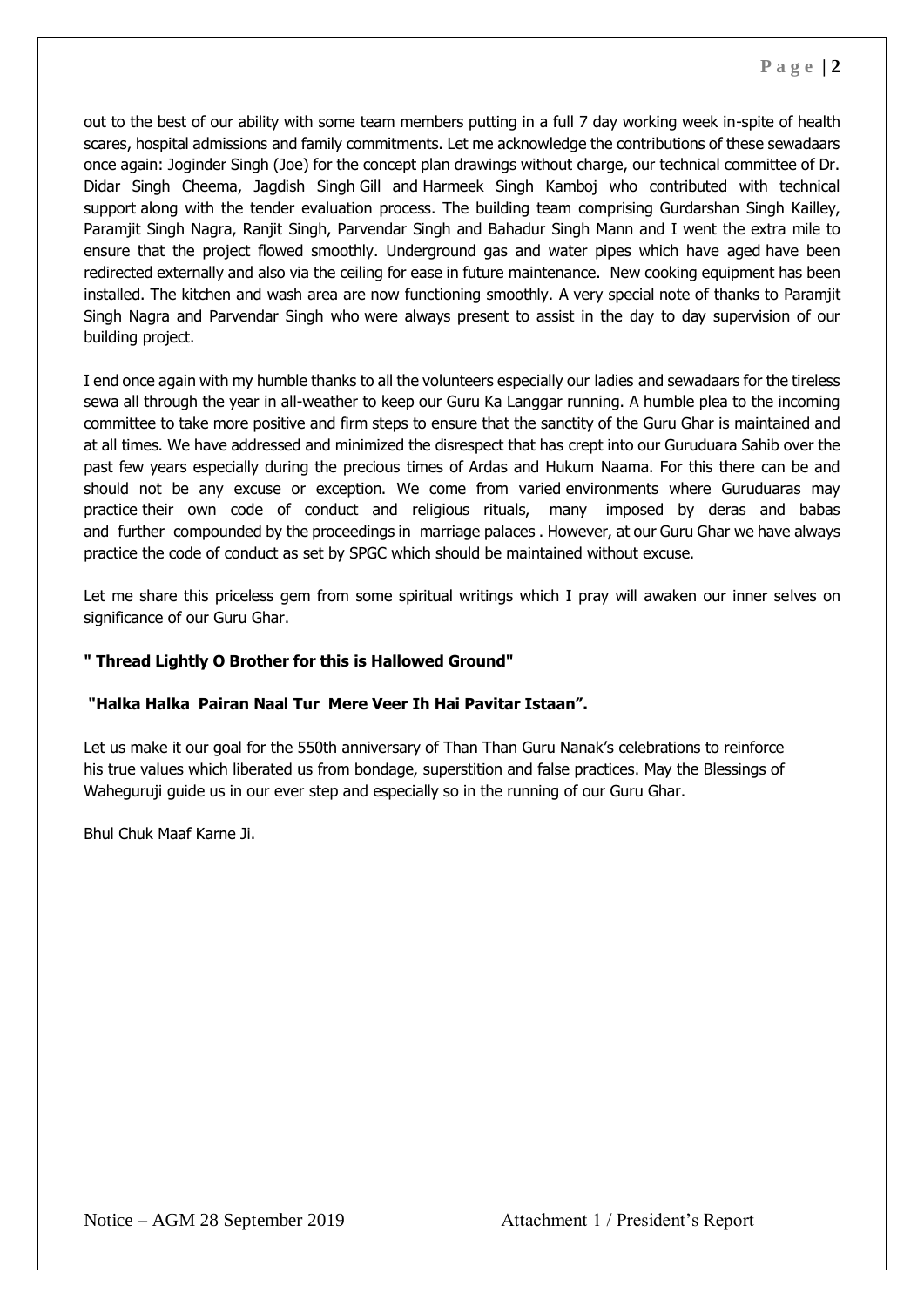



280 Shreeve Road, Canning Vale WA 6155 PO Box 1708, Canning Vale DC WA 6970 Telephone: (08) 9256 1314 / 9445 7220 Web: www.sikhwa.org.au

# **Minutes of Meeting**

# **Annual General Meeting 2018**

# **Sikh Association of Western Australia**

# **Held: Saturday, 29th September 2018 Langar hall**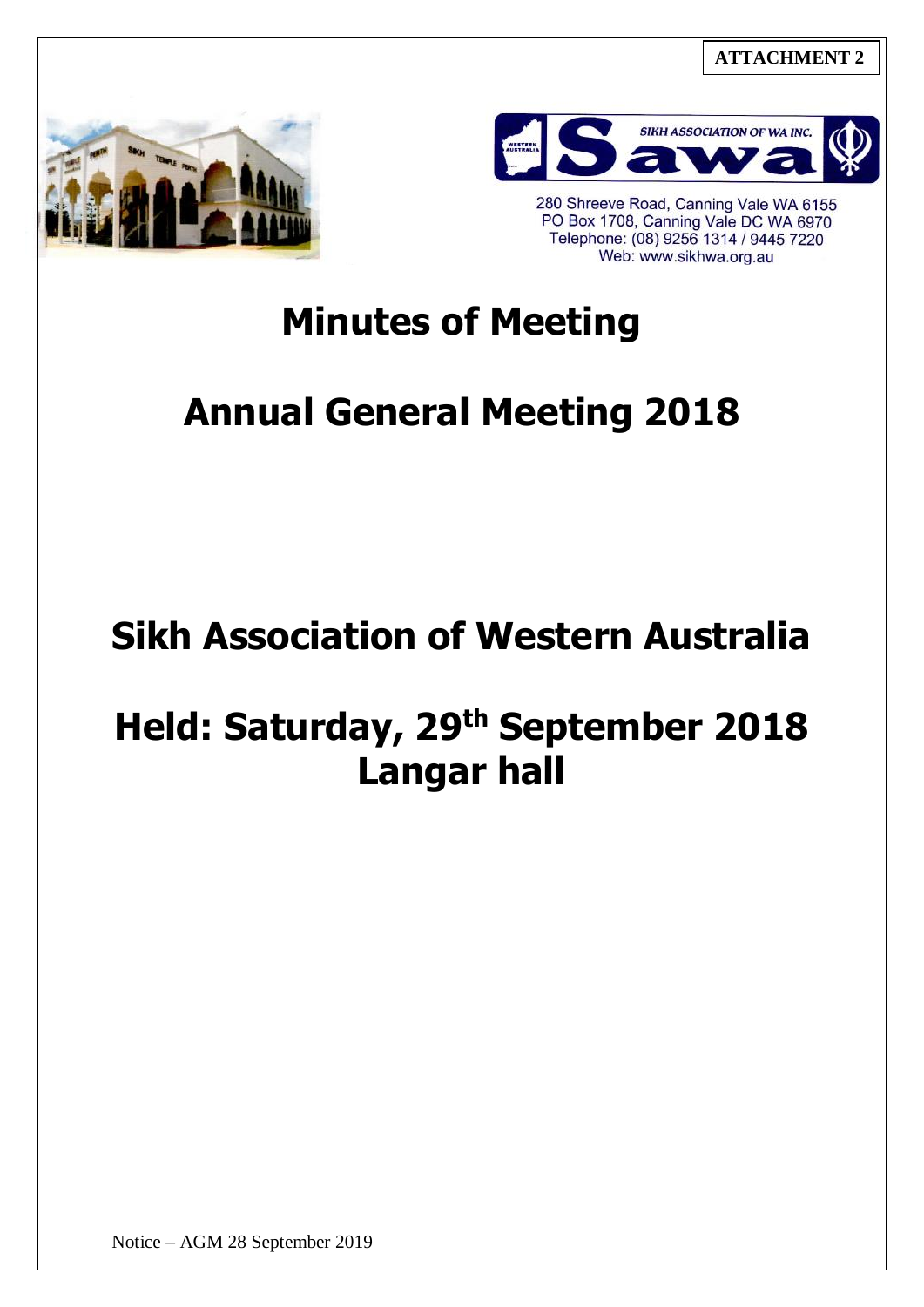### Note: Please refer AGM Agenda for Attachments 1 to 6

At 9:00 AM the Secretary Pushpinder Pal Singh made an announcement that only 102 members had registered at that time and accordingly, the quorum was not present. The meeting was adjourned to be reconvened after 15 minutes. At 9:15 AM Giani Jaswinder Singh performed Ardaas following which the Secretary informed the membership that he would be preparing the summary minutes only. Accordingly, he would record the decisions and any important information that directly relates to the outcome of a motion. If any member wished to record his/her statement, they must advise the secretary, accordingly.

12 Meeting Called to Order (Official opening, attendance and apologies)

The meeting was opened by the President Gurdarshan Singh at 9:20AM. The President welcomed the Sangat and read out the attendance at the meeting.

Attendance as at 9:20AM was as follows:

Life Members 106 Ordinary Members 17

Total 123

# 13 President's Report **(Attachment 1)**

President opened the meeting and made a power point presentation and provided brief progress report of the term of the EXCO. He thanked the Sangat and his EXCO members for their support and hard work during the year.

14 Confirmation of the minutes of the last General Meetings (GMs).

# 3.1 AGM held on 30 September 2017 **(Attachment 2)**

### Resolution:

That the minutes of the Annual General Meeting held on 30 September 2017 presented at **Attachment 2** be adopted as true record of the proceedings.

Moved: Paramdeep Singh Gill Seconded: Sukhwant Kaur Pannu **Carried unanimously**

### 14.2 SGM held on 13 January 2018 **(Attachment 3)**

### Proposed Motion:

That the minutes of the Special General Meeting held on 13 January 2018 presented at Attachment 3 be confirmed as true record of the proceedings.

Proposer: Harbhajan Singh Dhaliwal Seconder: Baldev Singh Bagga

# **Carried unanimously**

15 Presentation and acceptance of the Association's financial statements for the financial year ending 30 June 2018 **(Attachment 4)**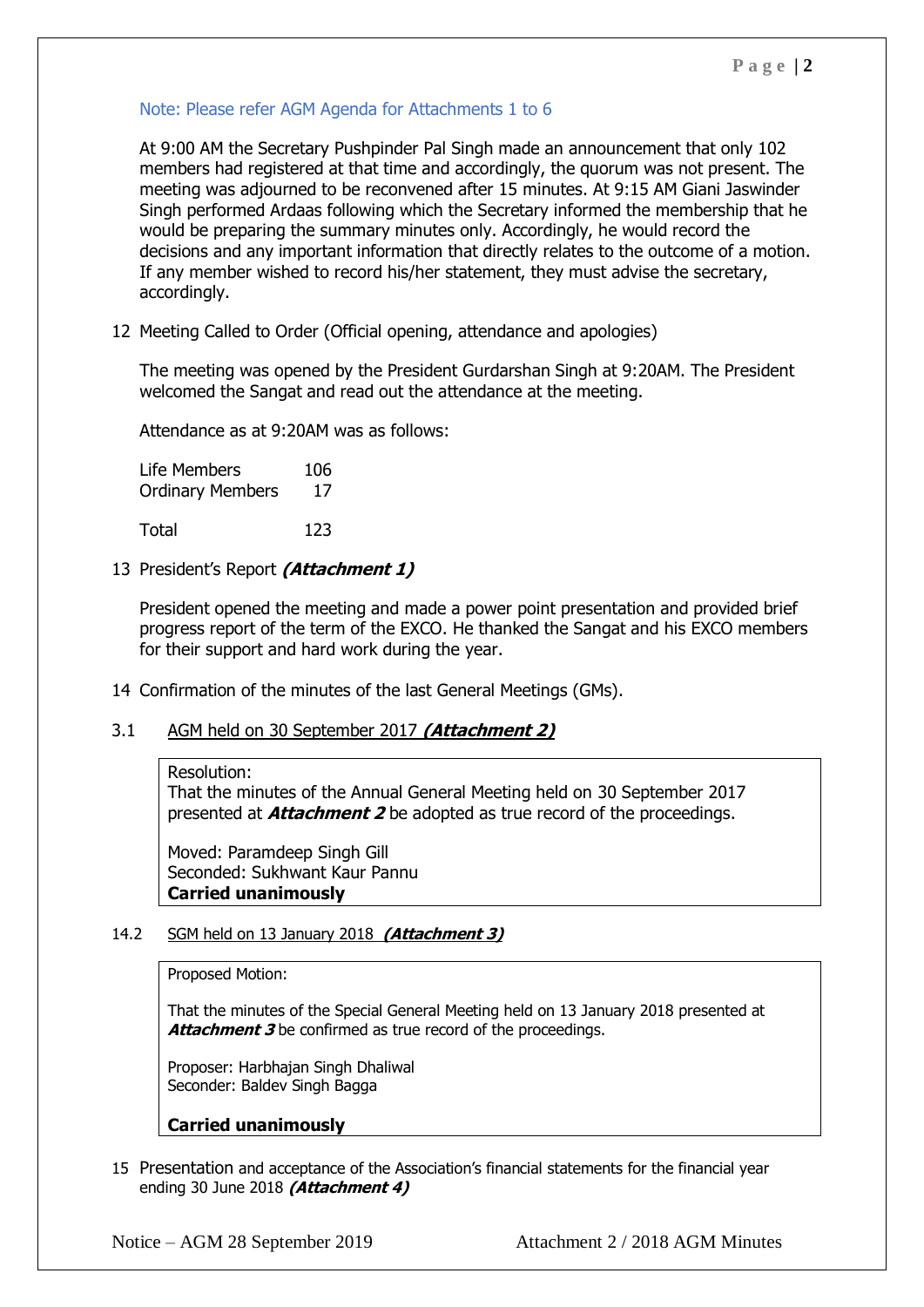Devraj Singh – Queried whether the balance in Bank reflect any unpaid construction bill.

PS Nagra – Negative. Balance was after paying 750K as on 30/6/2018

Zorra Gill - Asked if Contracted price included fixtures.

Nagra – Negative

Daljit Singh Dhillon – Queried why kitchen wages had doubled

Nagra – Due to increase in attendance at Gurudwara, hours had to be increased in kitchen

Abtar Kaler – Asked how much was paid out of 1.036 million building contract

Nagra – 750 k as on 29/9/2018

Amarjit Singh Amar – Was any credit received due to drop in ceiling height?

Nagra – Affirmative

Harbhajan Singh Bejwan – Alleged building initial cost quoted to Sangat was 800K & questioned why 1.2 million is being spent

Prem Singh Judge – Area of construction had been increased by 300 sq meters & clarified \$1.2 million had been approved by sangat for the building extension.

Motion put to vote

Proposed Motion:

That the Association's financial statements for the financial year ending 30 June 2018, presented at **Attachment 4** be accepted.

Proposer: Sukhwant Kaur Pannu Seconder: Bakhshish Singh

### **Carried unanimously**

16 Presentation and acceptance of the auditors' report **(Attachment 4)**;

Proposed Motion:

That the Auditors report presented at **Attachment 4 be** accepted.

Proposer: Dr Kanwaljit Singh

Seconder: Baldev Singh Bagga

**Carried unanimously**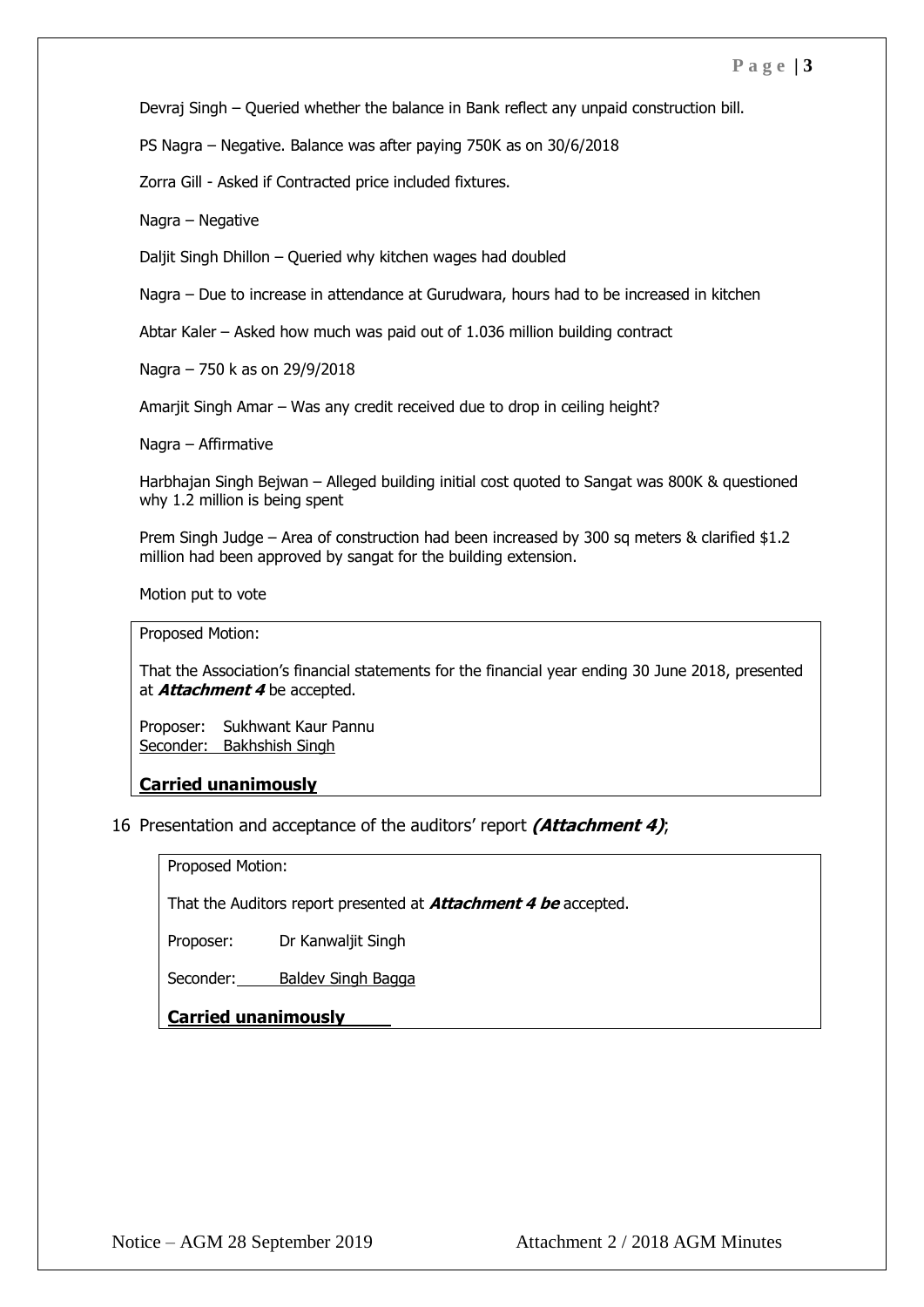### 17 Deliberation on Motions

### 6.1 Ordinary Motions proposed by EXCO

### 6.1.1 Past AGM Resolutions

A progress report of the active resolutions is presented at **Attachment 5.**

Proposed Motion That the progress report of current resolutions appearing at **Attachment 5** be noted. Proposer Paramjit Singh Kahlon Seconder Dr Kanwaliit Singh **Carried unanimously**

### 6.1.2 Membership fee

Proposed Motion: i That the membership fee for Life Members be set at - \$350 ii That the annual membership fee for Ordinary and Associate Members be set \$35 Proposer: Abtar Singh Kaler Seconder: Amarjit Singh Amar **Carried Unanimously**

### 6.1.3 Kitchen Extensions and School Building

Proposed Motion:

That the Kitchen Renovation sub-committee's report on the construction of kitchen extensions and school building, presented at **Attachment 6** be noted

Proposer: Amrit Pal Singh Seconder: Ujagar Singh Gill

**Carried Unanimously**

### 6.1.4 SAWA Constitution Review

Proposed Motion:

That the revised constitution of SAWA 2018 edition as presented at **Attachment 7** be received.

Proposer: Himmat Singh Seconder: Avtar Singh

### Carried Unanimously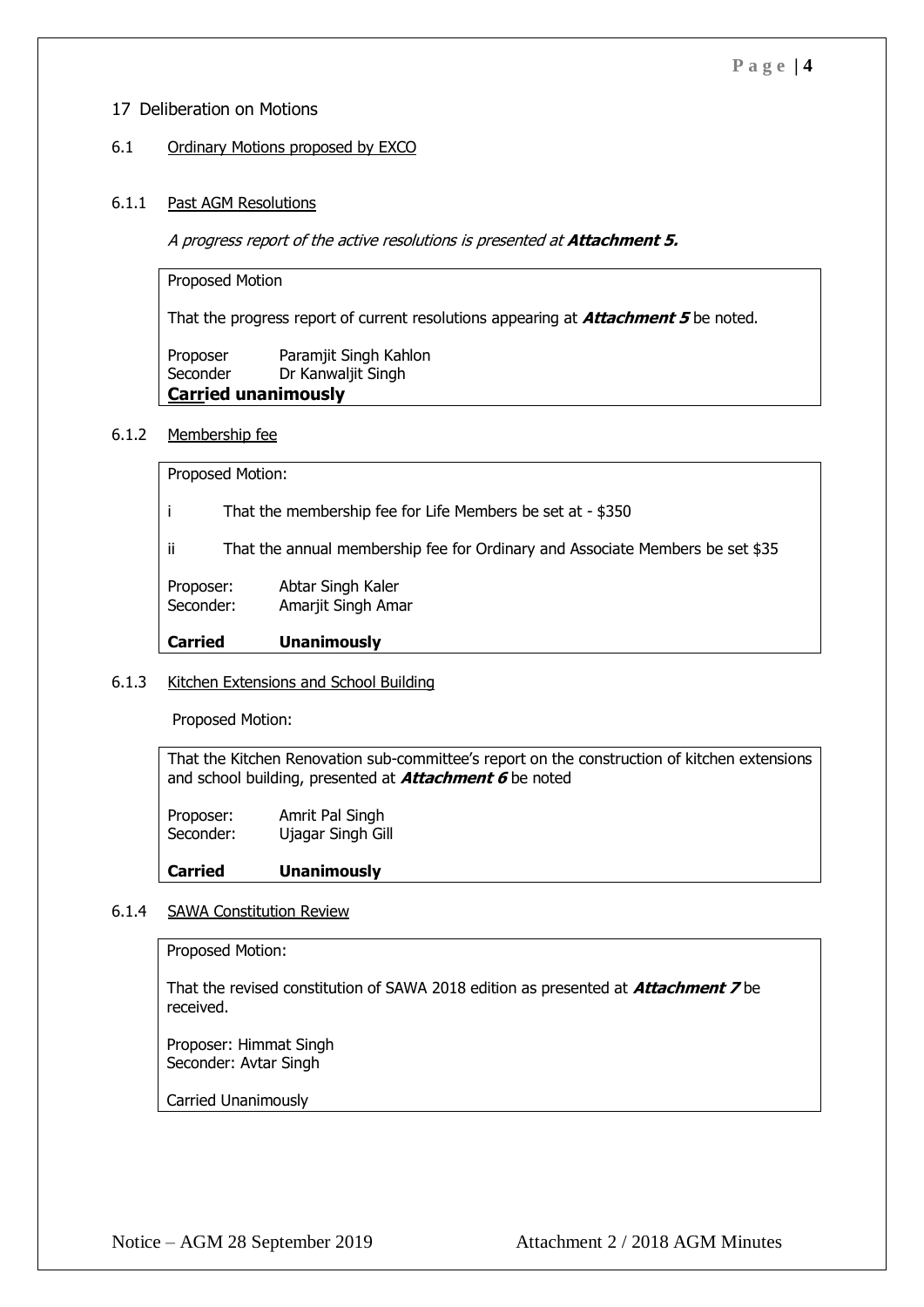### 6.1.5 Refurbishment of Gurudwara Sahib

The current building is 18 years old. With the rapid growth in visiting devotees the building is in dire need of maintenance repairs and improvements. New community age groups needs have arisen. Building aesthetics are looking worn out which has created a need for a budget to be put aside to facilitate the same.

| Proposed Motion:                                                                                                                                                                                                                                         |  |  |  |
|----------------------------------------------------------------------------------------------------------------------------------------------------------------------------------------------------------------------------------------------------------|--|--|--|
| That a sum of \$200,000 be approved for the refurbishment of Gurudwara Sahib for the following:                                                                                                                                                          |  |  |  |
| Replacing carpets in Prayer Hall & painting the whole Building after completion of Kitchen &<br>Ť<br>Office/School extension including repair work where needed<br>-ii<br>Replacing old furniture & fittings<br>iii<br>Extending Patio up to the toilets |  |  |  |
| iv<br>Installation of Air Curtains to Kitchen & Prayer hall doors<br>Replace Kitchen roller doors with suitable doors to keep out the draft<br>v<br>Installation of new balustrades around the first floor.<br>vi                                        |  |  |  |
| Proposer: Prem Singh Judge<br>Seconder: Gurdarshan Singh Kailley                                                                                                                                                                                         |  |  |  |
| Carried (For 69<br>Against 6)                                                                                                                                                                                                                            |  |  |  |

Mr Didar Singh Cheema pointed out that erupting rust be treated in the columns before painting the building.

### 6.1.6 Sikh Games in Perth 2020

Perth has been given the honour to host Sikh Games in 2020. An organising committee has been established and president of the SAWA is chairman of the organising committee. Some considerable amounts of efforts and financial resources will be required to host this event successfully. SAWA had played a lead role in organising the games in the past and expected to play a vital role in planning and coordinating Sikh games in 2020. Funding usually comes from gurudwaras, members of community and grants. The organising committee requires working capital well in advance to kick start organising process. This ordinary motion is to provide the working capital for the organising committee to facilitate the planning and coordinating process.

It was further clarified by the proposer that this amount would be treated as a loan to Australian Sikh Games (ASG 2020) Committee in the initial stage. If there are any surplus funds after paying back SAWA Loan those would be retained by ASG. However, if there is any short fall, that would be adjusted from SAWA's loan to a maximum of \$60,000.

### Proposed Motion:

i. That SAWA EXCO is directed to advance \$60,000 to the Sikh Games 2020 Organising Committee, in order to plan, organise and coordinate the games in 2020. Any residual amount (if any) will be refunded to SAWA.

Proposer: Gurdarshan Singh Kailley

Seconder: Prem Singh Judge

### **Carried Unanimously**

### 6.2 Ordinary Motions with financial implications submitted by Members

Notice – AGM 28 September 2019 Attachment 2 / 2018 AGM Minutes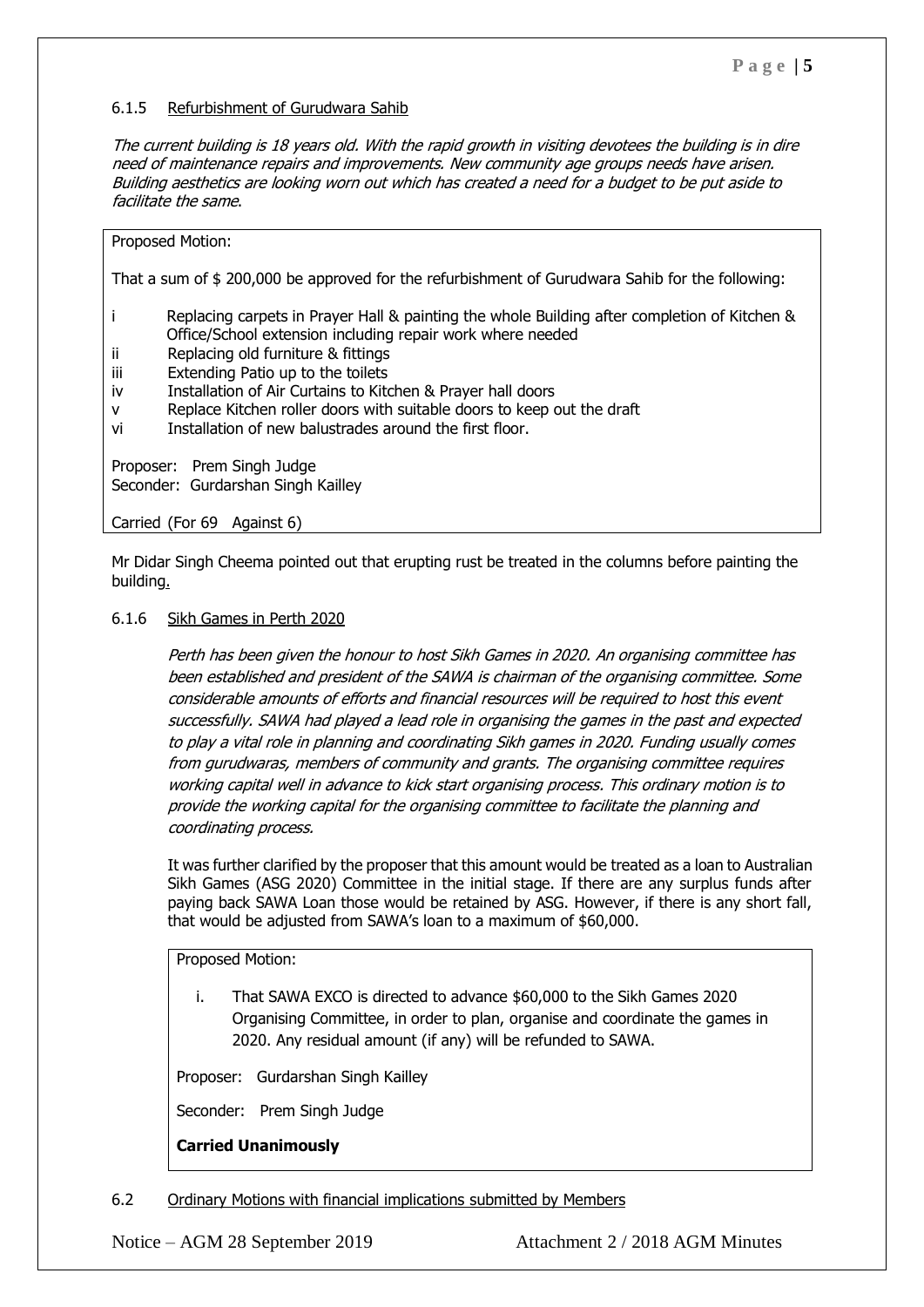{In accordance with SAWA Constitution members may submit their Motions having financial implications by 30 June}

**NIL**

- 6.3 Ordinary Motions Submitted by Members
- 6.3.1 SAWA membership vacancies

Dr Partap Singh Sekhon commented that the Ordinary Members whose membership has lapsed should also be considered for reinstatement as part of proposed membership list.

Proposed Motion:

That SAWA Membership waiting list of 25 persons be created and maintained to fill in vacancies to become Ordinary members as per Claouse 7.2 of SAWA Constitution 2018.

On Vasakhi Day 2019 a waiting list of 25 applications will be drawn and sequenced by raffle to fill in vacancies as they occur.

This procedure shall be implemented as a By-lay by future EXCO's.

Proposer: Gurdarshan Singh Kailley

Seconder: Paramjit Singh Nagra

### **Carried Unanimously**

### 6.3.2 Publication of WA Sikh history book

Jaskiran Kaur Cheema – Suggested to interview old members of community (eg Piara Singh) to add to the historical anecdotes

Sarwan Singh Vagel – Suggested to approach History research students from Universities to take this up as a Project which would substantially reduce the cost.

Proposed Motion:

SAWA should publish a book on history of Sikh community in Western Australia. A professional certified historian should be hired for this project to through the official records and gather oral history. This may be used as reference material for further research.

Proposer: Tarun Preet Singh

Seconder: Gurdarshan Singh Kailley

### **Carried Unanimously**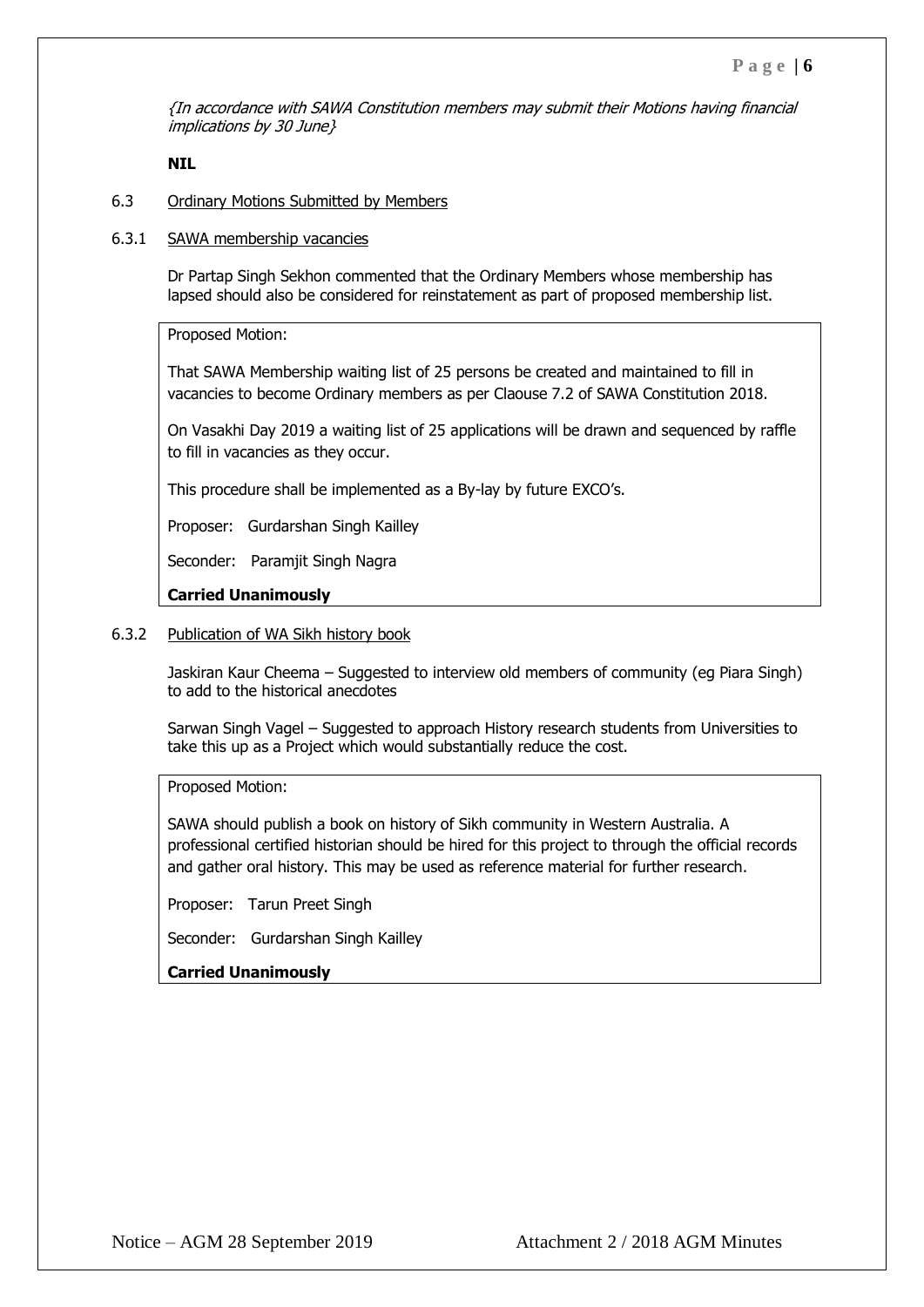6.3.3 Amendment to proposed motion 8

Proposed amendment to Motion:

That the expenditure limit for the 2018/19 EXCO for Maintenance and the running of Temple linked to a single event to be set at  $\frac{1}{2}$  and not be used for any capital expenditure.

Proposer: H S Bejwan

Seconder: Amarjit (Amar) Singh C.D

The President ruled that as this amendment to the EXCO proposed motion at Agenda Item 8, it will be considered as part of the Agenda Item 8.

18 Endorsement of the Auditors;

### Proposed Motion:

That Harpreet Singh Cheema & Harveer Singh Sekhon be appointed as Auditors for the 2018/19 financial year.

Proposer: Sarjit Singh Seconder: Amrit Pal Singh

### **Carried Unanimously**

19 Authorization of incoming EXCO expenditure limit for all elements linked to a single event.

The President explained the purpose of this motion is to meet the requirement as stipulated in clause (rule) 10.2.3 (iv) of the SAWA Constitution. The intent of that particular clause is to place an expenditure limit on the relevant EXCO to carry out small projects/programs as the need arises during the term of that EXCO. The examples of such projects are fitting of roller shutters, purchase of equipment, purchase of TV and computers, etc. and programs are Vaisakhi mela, Open day, Saragarhi day, Support to sports team, commemoration day, etc. SAWA has never placed an expenditure limit on the maintenance of Gurdwara. The repair and maintenance expenditure in 2017/18 financial year was \$87,217 as shown in the statements attached with the agenda and breakdown between the five elements ranging from \$900 to \$37,130 appears on Note 9 of the financial statements.

The president outlined the process to deal with the amendment based on the guidelines appearing at Schedule D of the Constitution.

The president read the EXCO proposed motion and the proposed amendment and invited the proposer and seconder to speak on the amendment.

John Singh spoke on the intent of proposed amendment and emphasized that EXCOs should not spend money on small capital projects without consulting the membership. After a brief debate the President put the amendment to vote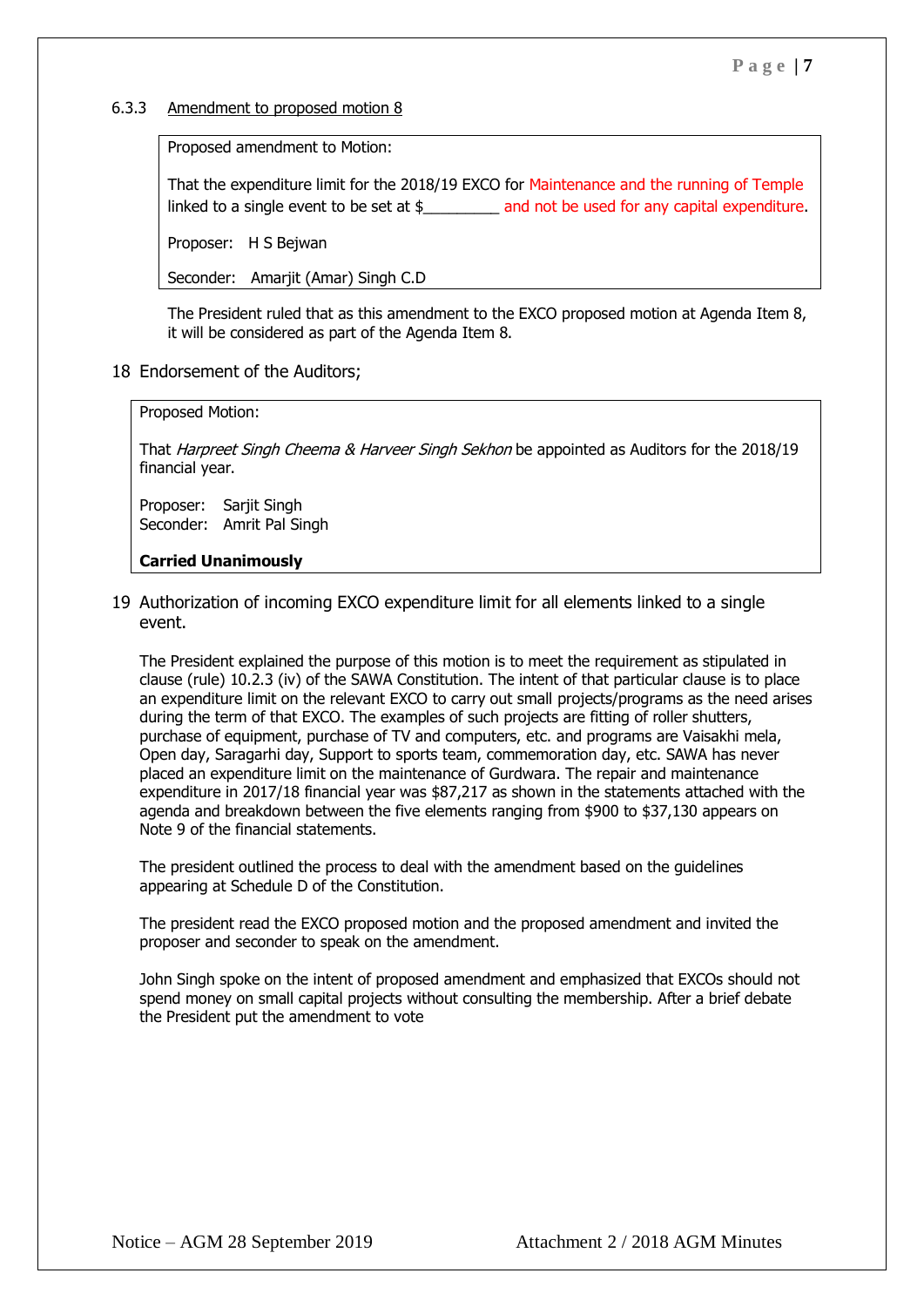Amendment to proposed motion 8

Proposed amendment to Motion:

That the expenditure limit for the 2018/19 EXCO for Maintenance and the running of Temple linked to a single event to be set at \$\_\_\_\_\_\_\_\_ and not be used for any capital expenditure.

Proposer: H S Bejwan

Seconder: Amarjit (Amar) Singh C.D

**Lost** – only four members voted in favour of the motion.

President put the original motion to vote.

Proposed Motion:

That the expenditure limit for the 2018/19 EXCO for all elements linked to a single event be set at \$ 35000.00.

Proposer: Paramjit Singh Nagra Seconder: Pushpinder Pal Singh

**Carried Unanimously**

20 Such other matters specified in the Notice convening the AGM;

Nil

21 Declaration of election results and appointment of office bearers of the EXCO and the Trustees by Returning Officer:

The RO Mr Tarun Preet Singh declared the results as follows:

| Position                   | Name                           |
|----------------------------|--------------------------------|
| President                  | Prem Singh Judge               |
| <b>Vice President</b>      | Gurdarshan Singh Kailley       |
| Secretary                  | Pushpinder Pal Singh           |
| <b>Assistant Secretary</b> | <b>Bahadur Singh Mann</b>      |
| <b>Assistant Secretary</b> | Dev Raj Singh                  |
| Treasurer                  | Paramjit Singh Nagra           |
| <b>Assistant Treasurer</b> | Rajinder Singh Bassi           |
| <b>Assistant Treasurer</b> | Ranjeet Singh                  |
| <b>Committee Members</b>   | Ajmer Singh<br>1.              |
| (8 Positions)              | Amrit Pal Singh<br>2.          |
|                            | Gurdeep Singh<br>3.            |
|                            | Harbhajan Singh Dhaliwal<br>4. |
|                            | Harbir Singh<br>5.             |
|                            | Jaskiran Kaur Cheema<br>6.     |
|                            | 7. Manveer Singh               |
|                            | 8. Rani Dalbier Kaur           |
|                            |                                |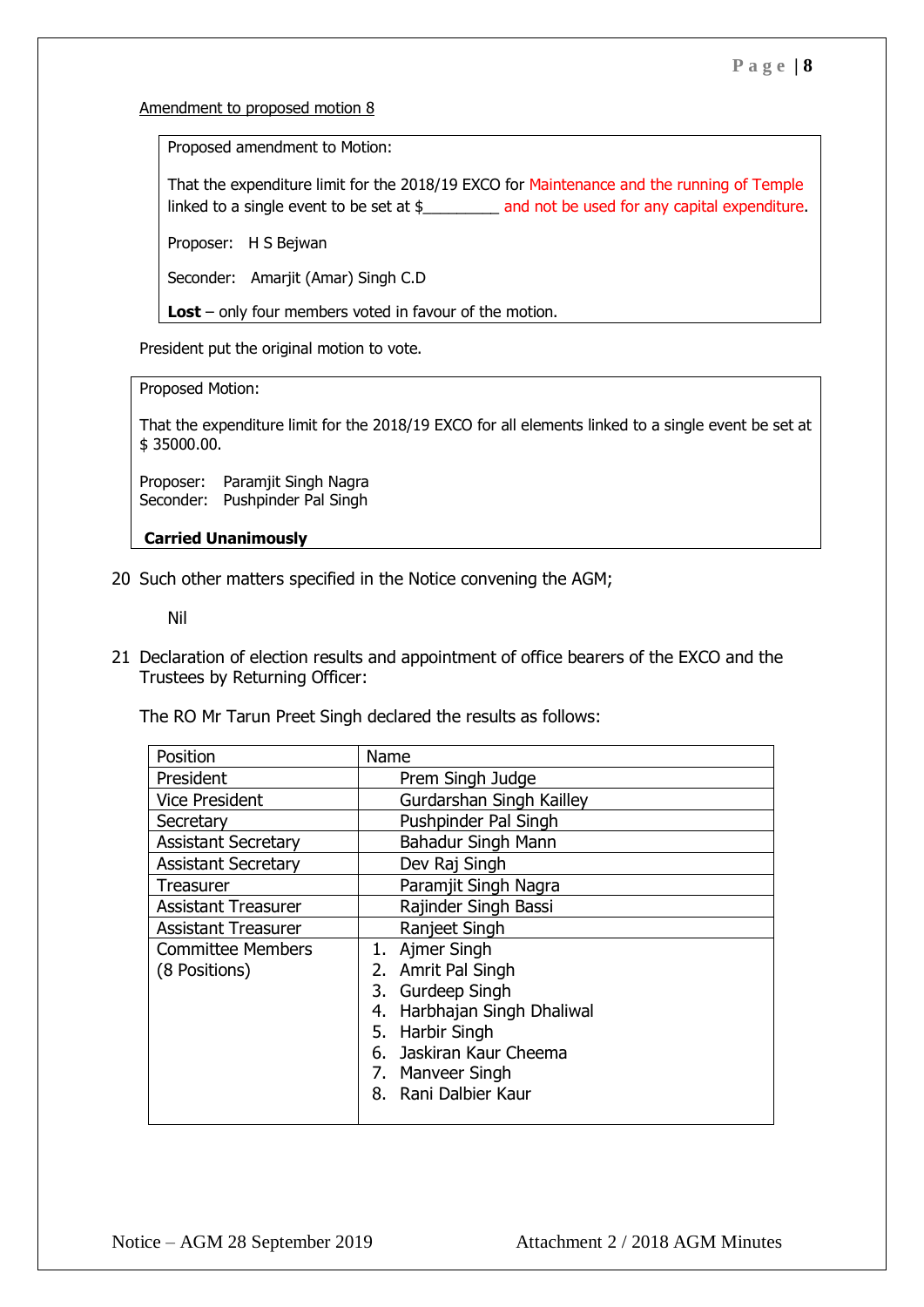22 Elected President's address / Meeting Closed - 12:50 pm

The incoming President Mr Prem Singh Judge spoke very briefly after the announcement by the RO. He welcomed and congratulated the newly elected members of the EXCO. He thanked the retiring EXCO members. He expressed his great satisfaction that the sangat had bestowed a lot of trust on the new EXCO & prayed to the Waheguru to show righteous path.

The President highlighted the significant projects ahead requested support from the members.

Ces Me

Gurdarshan Singh Kailey **President SAWA** 

Pushpinder Pal Singh Secretary SAWA **Minute Taker**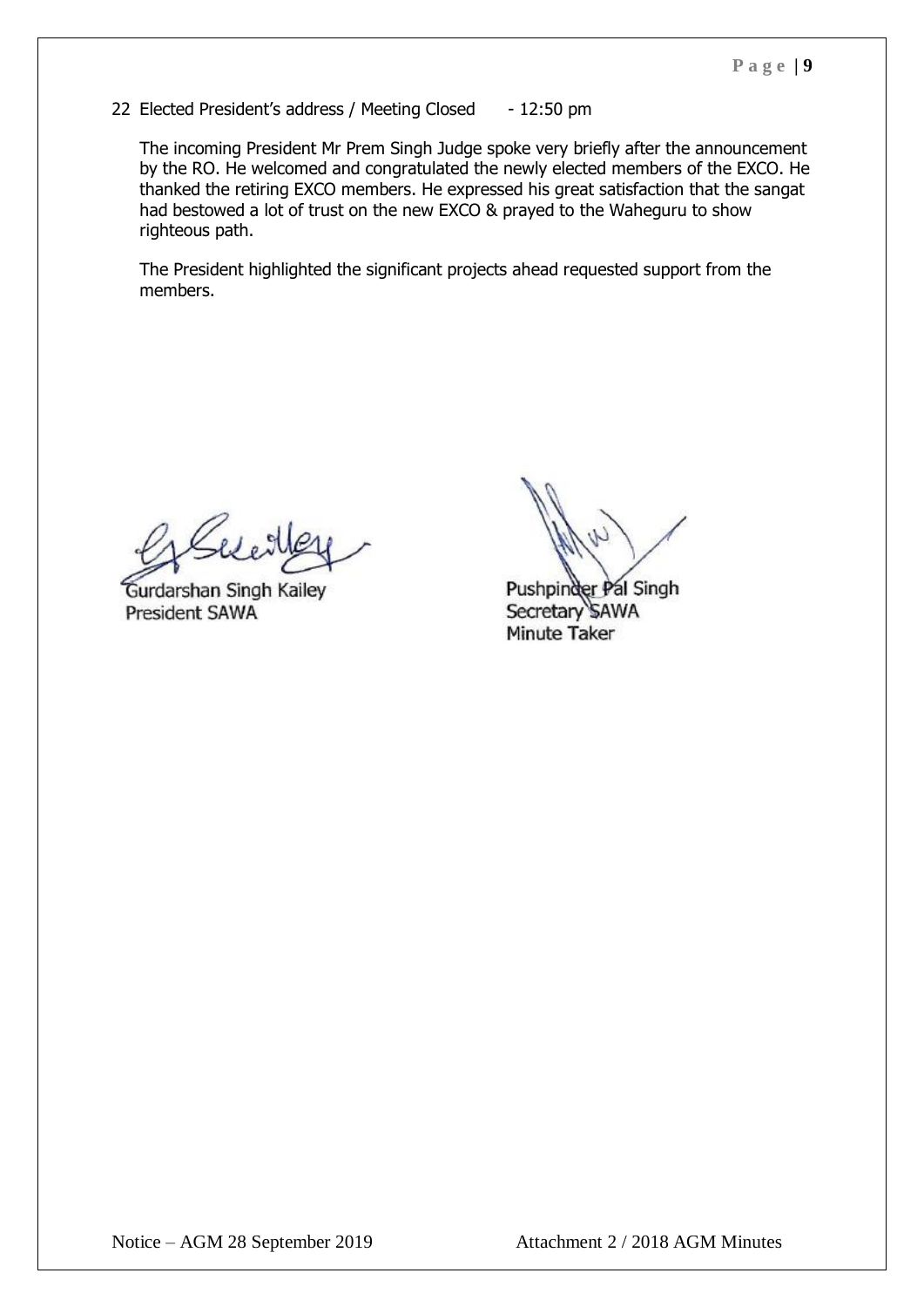

# **Sikh Association of WA Inc.**

# **Annual Financial Report 30 June 2019**

| <b>Contents</b>                   | Page |
|-----------------------------------|------|
|                                   |      |
| Statement by the Committee        | 3    |
| Statement of Comprehensive Income | 4    |
| Statement of Financial Position   | 5    |
| Notes to the Financial Statements | 6    |
| Independent Auditor's Report      | 12   |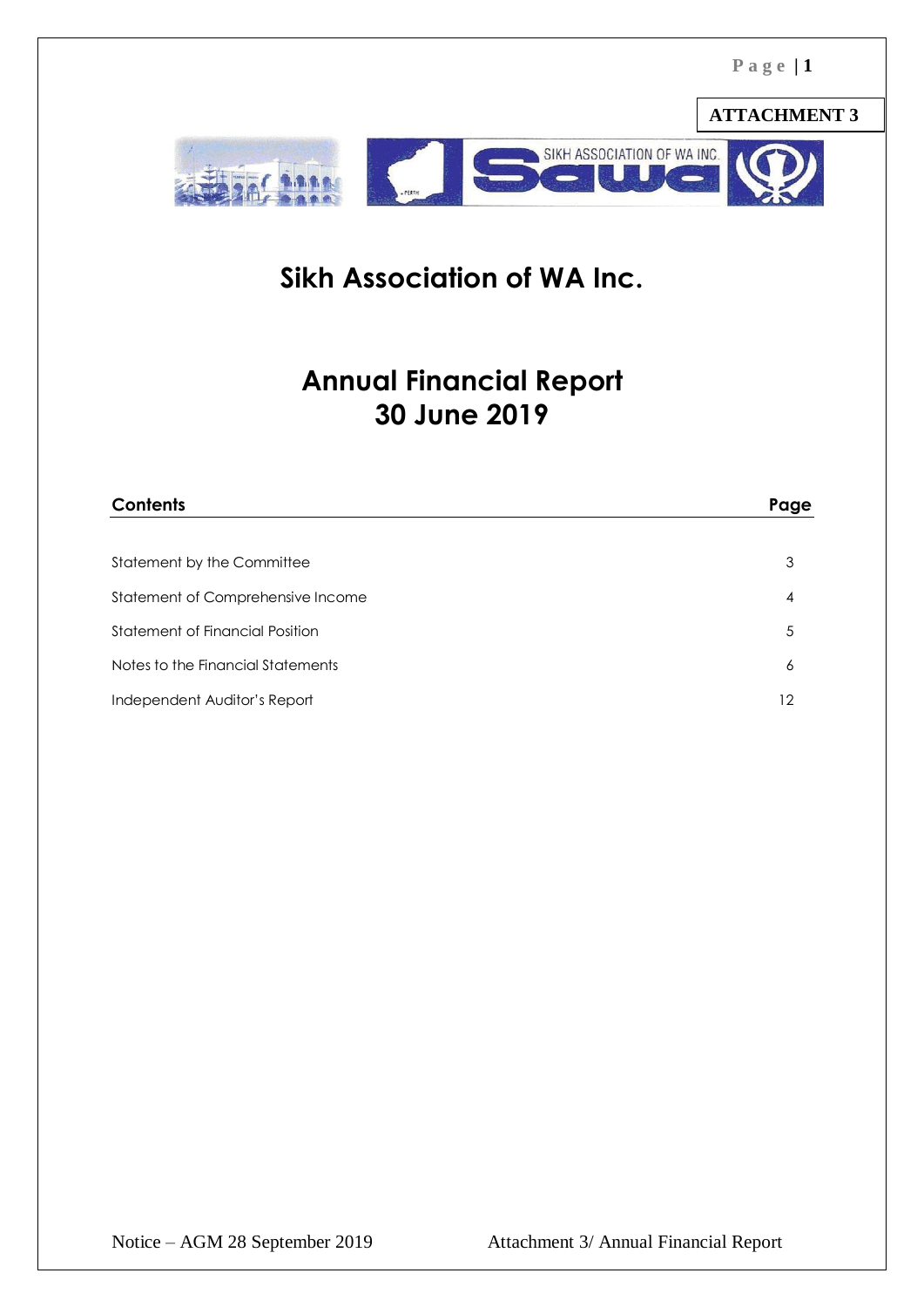# **Sikh Association of WA Inc. Statement by Members of the Committee**

The Committee have determined that the Sikh Association of Western Australia (WA) Inc. ("SAWA") is not a reporting entity and that this special purpose financial report should be prepared in accordance with the accounting policies outlined in Note 1 to the financial statements.

In the opinion of the Committee the financial statements and notes set out on pages 6 to 13:

- (i) Present fairly and are a true depiction of the Income & Expenditure of SAWA for the period ending 30 June 2019;
- (ii) Are set out in accordance with the accounting policies outlined in Note 1 to the financial statements; and
- (iii) Are in relation to operations of SAWA that have been carried out in accordance with its Constitution.

**This statement is made in accordance with a resolution of the Members of the committee and is signed for and on behalf of the Committee by:**

**Mr Prem Singh Judge Mr Paramjit Singh Nagra President Treasurer Dated: 18 August 2019 Dated: 18 August 2019**

Mag

**Sikh Association of WA Inc Sikh Association of WA Inc**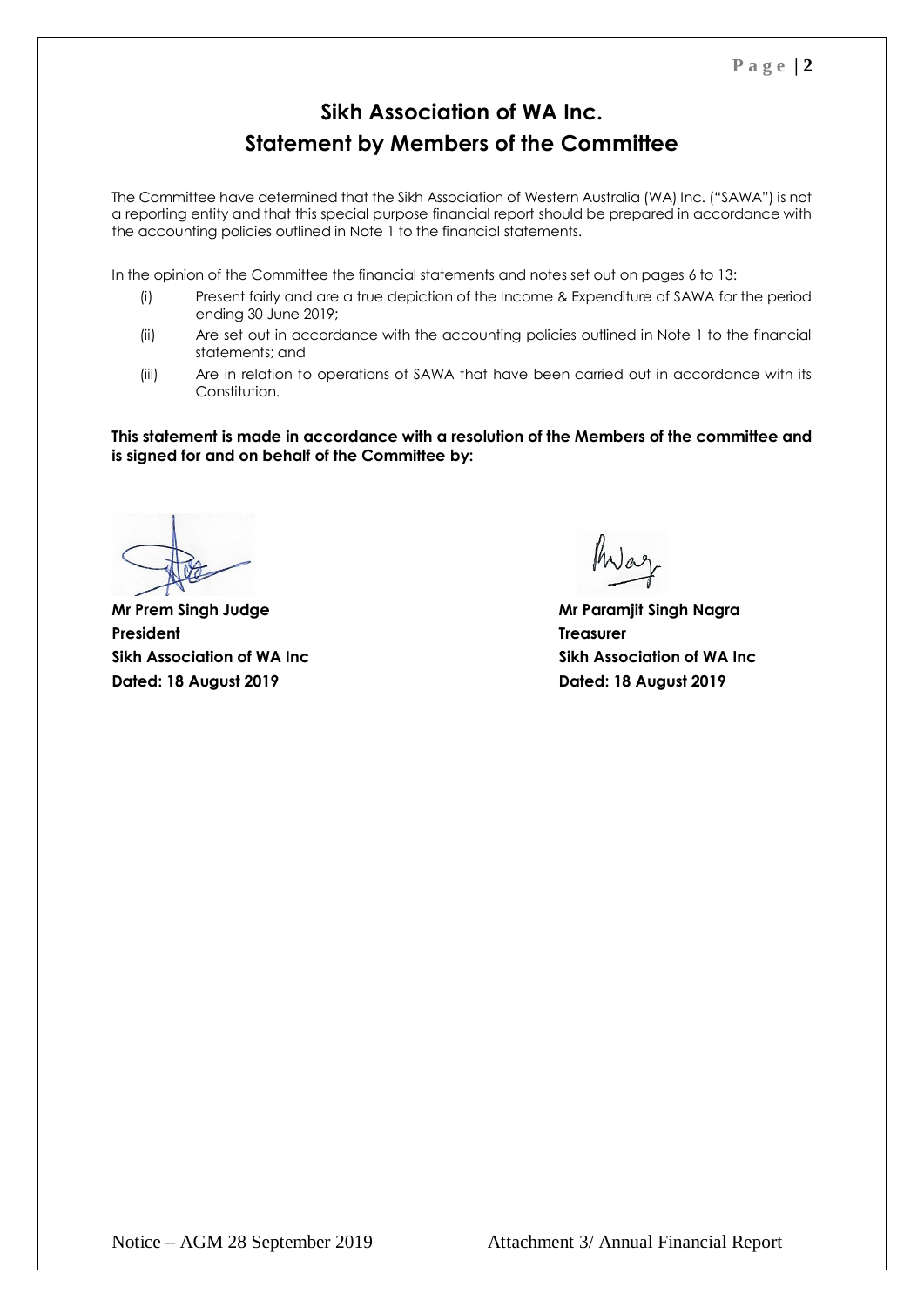**P a g e | 3**

# **STATEMENT OF COMPREHENSIVE INCOME FOR THE YEAR ENDED 30 JUNE 2019**

|                                           |                | 2019    | 2018    |
|-------------------------------------------|----------------|---------|---------|
| Income                                    | <b>Notes</b>   | \$      | \$      |
| Interest Received                         | 2              | 11,124  | 23,492  |
| <b>Donations Received</b>                 | $\mathbf{2}$   | 173,945 | 59,157  |
| <b>Gross Proceeds from Trading</b>        | $\overline{2}$ | 552,325 | 552,751 |
| <b>Total Profit/(Loss)</b>                |                | 737,394 | 635,400 |
| <b>Expenses</b>                           |                |         |         |
| <b>Bank Charges</b>                       |                | 1,190   | 663     |
| Computer Expenses                         |                | 5,225   | 865     |
| <b>Cultural/Religious Activity</b>        | 3              | 53,977  | 81,407  |
| Depreciation                              |                | 80,109  | 79,085  |
| Donations/Gifts                           | 4              | 45,618  | 51,352  |
| <b>Electricity &amp; Gas</b>              |                | 16,789  | 19,390  |
| General/Other Expenses                    | 5              | 20,123  | 9,704   |
| Granthi Cost                              |                | 4,344   | 12,001  |
| <b>Granthi House Costs</b>                | 6              | 2,728   | 2,539   |
| Insurance                                 |                | 12,573  | 11,463  |
| Interest paid                             |                | 42      | 30      |
| <b>Langar Grocery Expenses</b>            |                | 4,160   | 2445    |
| <b>Equipment Expenses</b>                 | 7              | 10,063  | 10,389  |
| <b>Planning Expenses</b>                  | 8              |         | 16,345  |
| Postage                                   |                | 328     | 330     |
| Printing & Stationery                     |                | 1,567   | 2,369   |
| Rates & Taxes                             |                | 1,453   | 1,313   |
| Repairs & Maintenance                     | 9              | 82,707  | 87,217  |
| Security                                  |                | 8.953   | 2,830   |
| Subscriptions & Memberships               |                | 801     | 225     |
| Superannuation                            |                | 7,105   | 6,307   |
| Telephone & Internet Expenses             |                | 878     | 1,112   |
| Wages                                     | 10             | 86,620  | 81,820  |
| Water                                     |                | 8,330   | 5,523   |
| <b>Total Expenses</b>                     |                | 455,683 | 486,723 |
| <b>Profit from Association Operations</b> |                | 281,711 | 148,677 |

The accompanying notes form part of these financial statements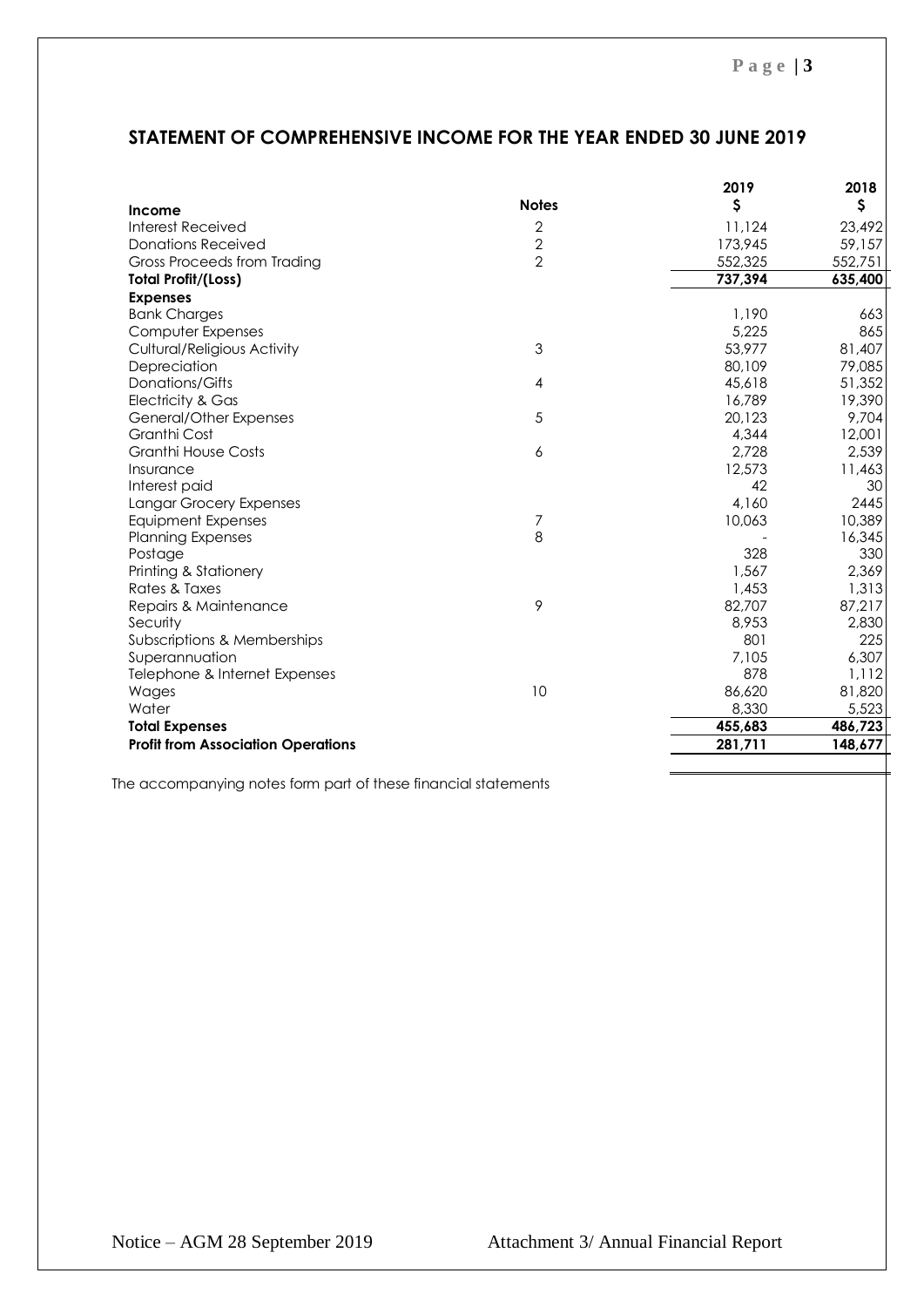# **STATEMENT OF FINANCIAL POSITION AS AT 30 JUNE 2019**

|                                      | <b>Notes</b> | 2019<br>Ş | 2018<br>Ş |
|--------------------------------------|--------------|-----------|-----------|
| <b>Assets</b>                        |              |           |           |
| <b>Current Assets</b>                |              |           |           |
| Cash and cash equivalents            | 11           | 558,144   | 1,063,275 |
| <b>Trade and Other Receivables</b>   | 12           | 76,931    | 27,717    |
| <b>Total Current Assets</b>          |              | 635,075   | 1,090,992 |
| <b>Non-Current Assets</b>            |              |           |           |
| Property, Plant and Equipment        | 13           | 3,360,763 | 2,631,464 |
| <b>Total Assets</b>                  |              | 3,995,839 | 3,722,456 |
| <b>Current Liabilities</b>           |              |           |           |
| Trade and other payables             |              |           |           |
| <b>Total Current Liabilities</b>     |              |           |           |
| <b>Non-Current Liabilities</b>       |              |           |           |
| <b>Financial Liabilities</b>         |              | 438       | 520       |
| <b>Total Non-Current Liabilities</b> |              | 438       | 520       |
| <b>Total Liabilities</b>             |              | 438       | 520       |
| <b>Net Assets</b>                    |              | 3,995,401 | 3,721,935 |
| Equity                               |              |           |           |
| <b>Total Equity</b>                  |              | 3,995,401 | 3,721,935 |
| <b>Total Equity</b>                  |              | 3,995,401 | 3,721,935 |

The accompanying notes form part of these financial statements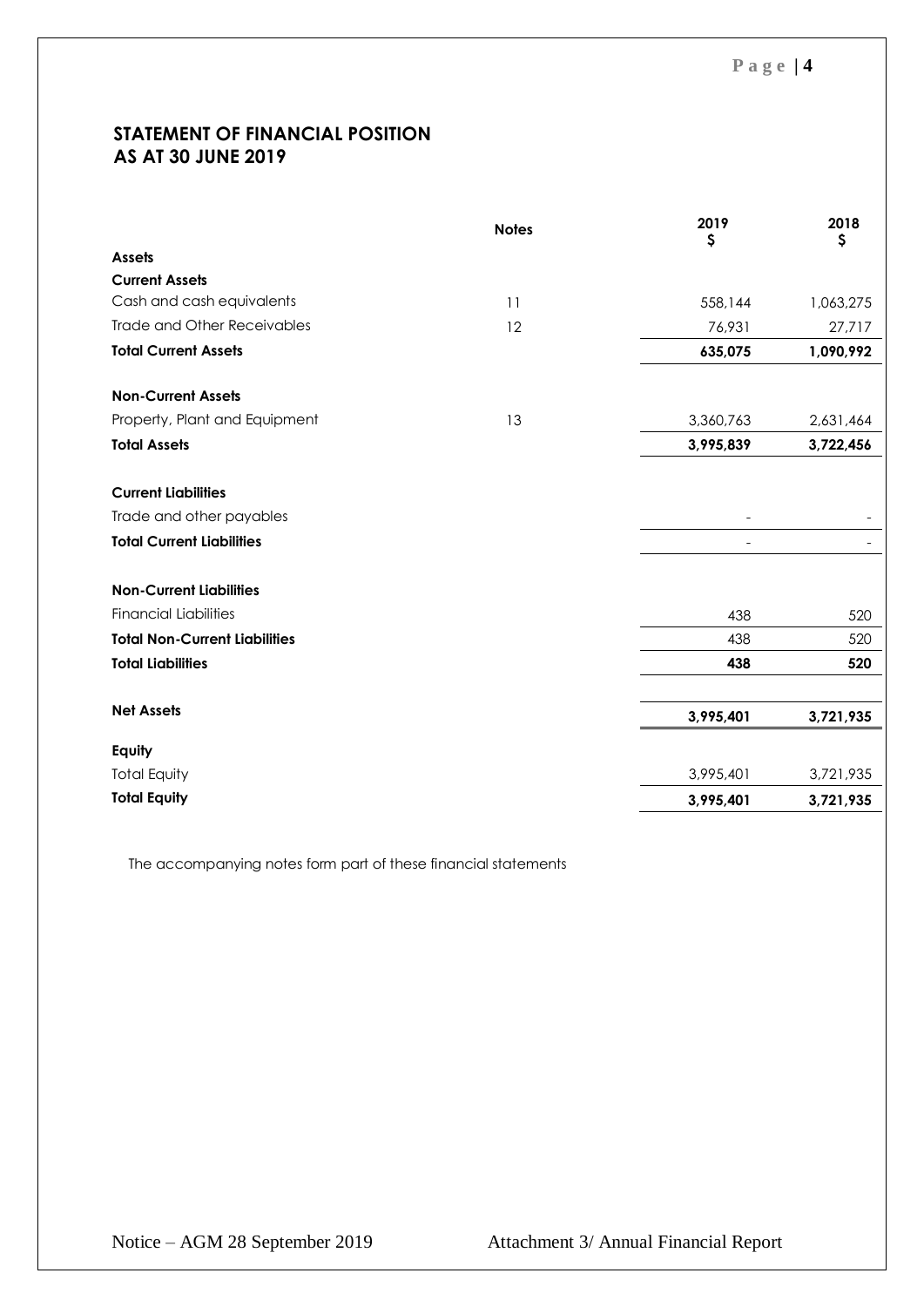### **NOTE 1: STATEMENT OF SIGNIFICANT ACCOUNTING POLICIES**

#### **Basis of Preparation**

The committee have prepared the financial statements on the basis that the association is a no0nreporting entity because there are no users dependent on general purpose financial reports. The financial report is therefore a special purpose financial report that has been prepared in order to meet the requirements of the *Corporations Act 2001*. The financial report has been prepared in accordance with the mandatory Australian Accounting Standards applicable to not for profit entities reporting under the *Corporations Act 2001* and the significant accounting policies disclosed below which the committee have determined are appropriate to meet the needs of members. Such accounting policies are consistent with the previous unless stated otherwise.

The financial statements have been prepared on cash basis and are based on historical costs unless otherwise stated in the notes. The material accounting policies that have been adopted in the preparation of this report are as follows:

#### **(a) Going Concern**

The financial report of the association have been prepared on a going concern basis.

### **(b) Cash and Cash Equivalents**

Cash and cash equivalents includes cash on hand, deposits held at call with banks, other short-term highly liquid investments with original maturities of three months or less, and bank overdrafts. Bank overdrafts are shown within short-term borrowings in current liabilities on the statement of financial position.

### **(c) Employee Benefits**

Provision is made for the association's liability for employee benefits arising from services rendered by employees to balance date. Employee benefits that are expected to be settled within one year have been measured at the amounts expected to be paid when the liability is settled, plus related on-costs. Employee benefits payable later than one year have been measured at the present value of the estimated future cash outflows to be made for those benefits.

#### **(d) Property, Plant and Equipment**

Each class of property, plant and equipment is carried at cost or fair value as indicated less, where applicable, any accumulated depreciation and impairment losses.

### **(e) Borrowing Costs**

Borrowing costs directly attributable to the acquisition, construction or production of assets that necessarily take a substantial period of time to prepare for their intended use or sale, are added to the cost of those assets, until such time as the assets are substantially ready for their intended use of sale. All other borrowing costs are recognised in income in the period in which they are incurred.

#### **(f) Revenue and Other Income**

Revenue is measured at the fair value of the consideration received or receivable after taking into account any trade discounts and volume rebates allowed. Any consideration deferred is treated as the provision of finance and is discounted at a rate of interest that is generally accepted in the market for similar arrangements. The difference between the amount initially recognised and the amount ultimately received is interest revenue.

Revenue from the sale of goods is recognised at the point of delivery as this corresponds to the transfer of significant risks and rewards of ownership of the goods and cessation of all involvement in those goods.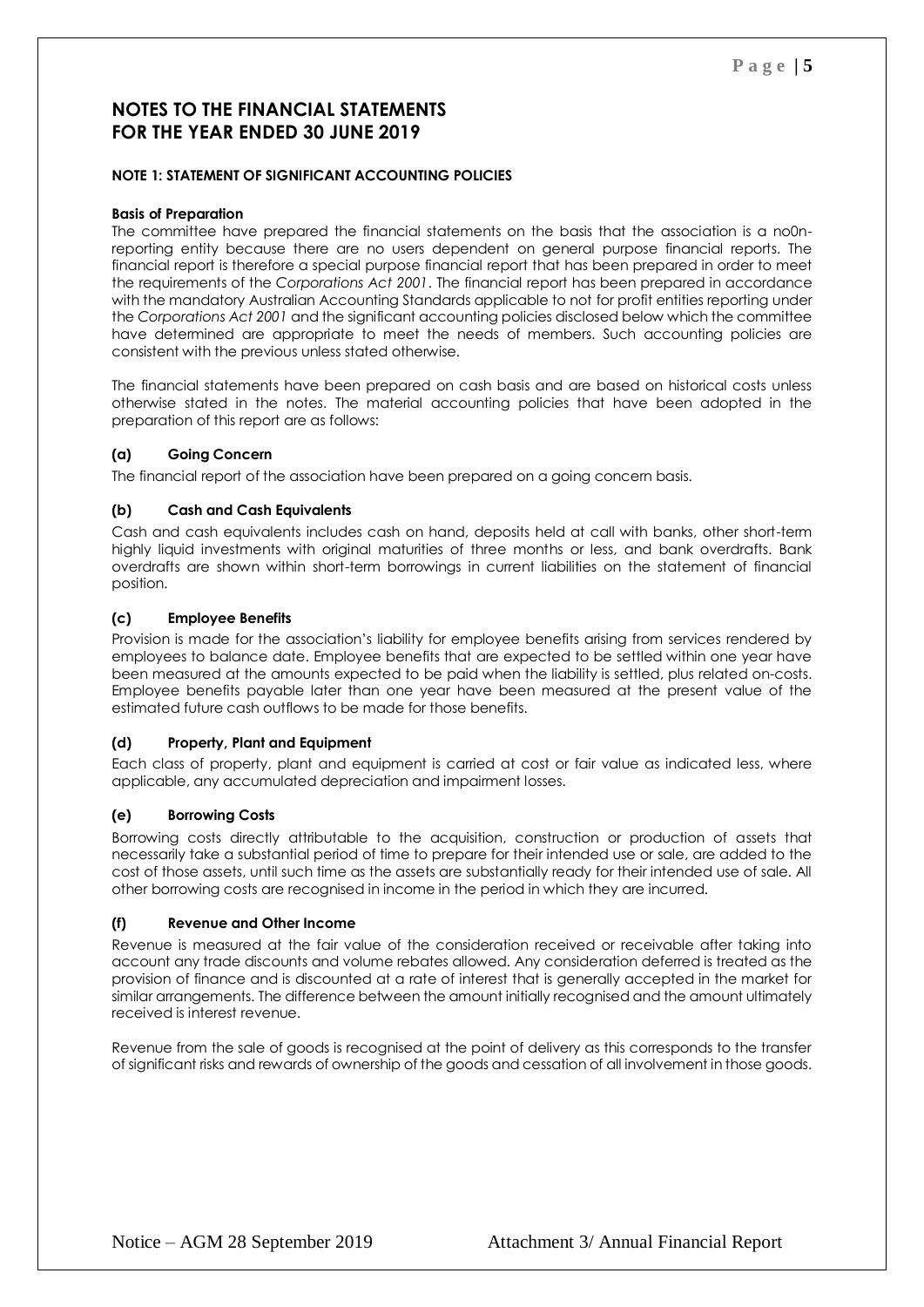### **NOTE 1: STATEMENT OF SIGNIFICANT ACCOUNTING POLICIES (continued)**

Interest revenue is recognised using the effective interest rate method, which, for floating rate financial assets is the rate inherent in the instrument. Dividend revenue is recognised when the right to receive a dividend has been established.

Revenue recognition relating to the provision of services is determined with reference to the stage of completion of the transaction at reporting date and where outcome of the contract can be estimated reliably. Stage of completion is determined with reference to the services performed to date as a percentage of total anticipated services to be performed. Where the outcome cannot be estimated reliably, revenue is recognised only to the extent that related expenditure is recoverable. All revenue is stated net of the amount of goods and services tax (GST).

### **(g) New Accounting Standards for Application in Future Periods**

The AASB has issued new, revised and amended standards and interpretations that have mandatory application dates for future reporting periods and which the association have decided not early adopt. The association do not anticipate early adoption of any of the reporting requirements would have any material effect on the association's financial statements.

*These notes should be read in conjunction with the attached Audit Report.*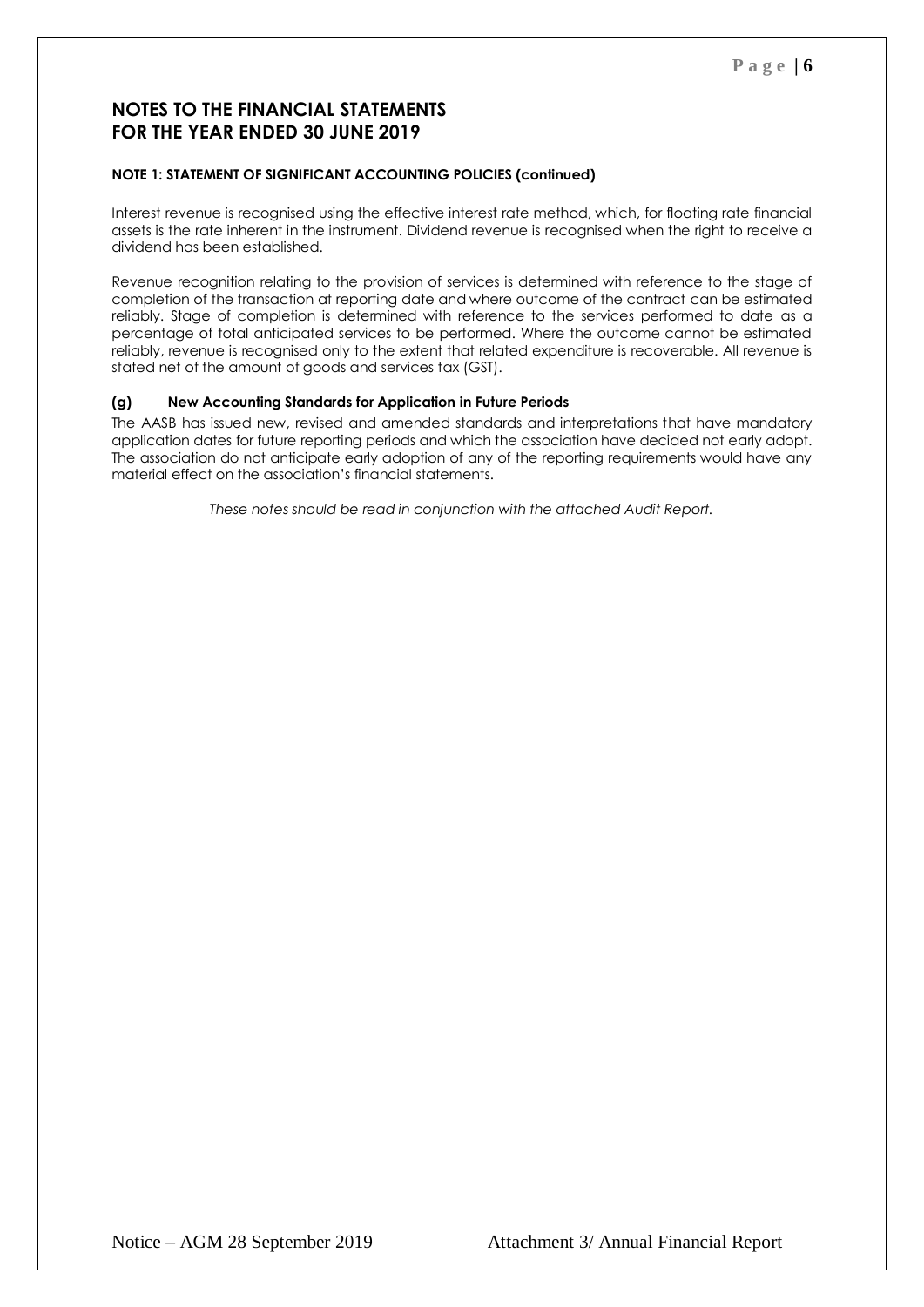### **NOTE 2: REVENUES**

|                                                     | 2019<br>\$     | 2018<br>\$   |
|-----------------------------------------------------|----------------|--------------|
| <b>Sales Revenue</b>                                |                |              |
| Offerings at Gurdwara Sahib                         | 435,415        | 420,394      |
| Offerings private residences                        | 28,152         | 31,397       |
| <b>Government Grants Received</b>                   | 25,741         | 25,359       |
| Membership Income                                   | 5,600          | 10,680       |
| <b>Community Relief Funds</b>                       | 14,715         | 11,290       |
| Cultural Events Income                              | 17,264         | 27,885       |
| Rental Income (Senior Day Centre)                   | 7,238          | 7,546        |
| Rental Income Granthi's House                       | 18,200         | 18,200       |
|                                                     | 552,325        | 552,751      |
| <b>Other Revenue</b>                                |                |              |
| Donation Income                                     | 173,945        | 59,157       |
| <b>Interest Received</b>                            | 11,124         | 23,492       |
|                                                     | 185,069        | 82,649       |
|                                                     | 737,394        | 635,400      |
| <b>NOTE 3: CULTURAL/RELIGIOUS ACTIVITY EXPENSES</b> |                |              |
| Sikh Heritage                                       | 6,334          | 25,943       |
| MRTA - SAWA Radio Cost<br>Adenia Park Function      | 4,552<br>5,558 | 4,338<br>556 |
| Senior Day Centre                                   | 10,600         | 10,600       |
| Seniors Picnic Trips                                | 2,000          | 3,500        |
| Inter Community                                     | 6,985          |              |
| SYA Youth Leadership Program                        | 1,000          | 250          |
| Vesakhi Mela 2019                                   | 14,801         | 33,295       |
| Other Cultural/Religious Costs                      | 2,147          | 2,925        |
| <b>Total Cultural/Religious Activity Expenses</b>   | 53,977         | 81,407       |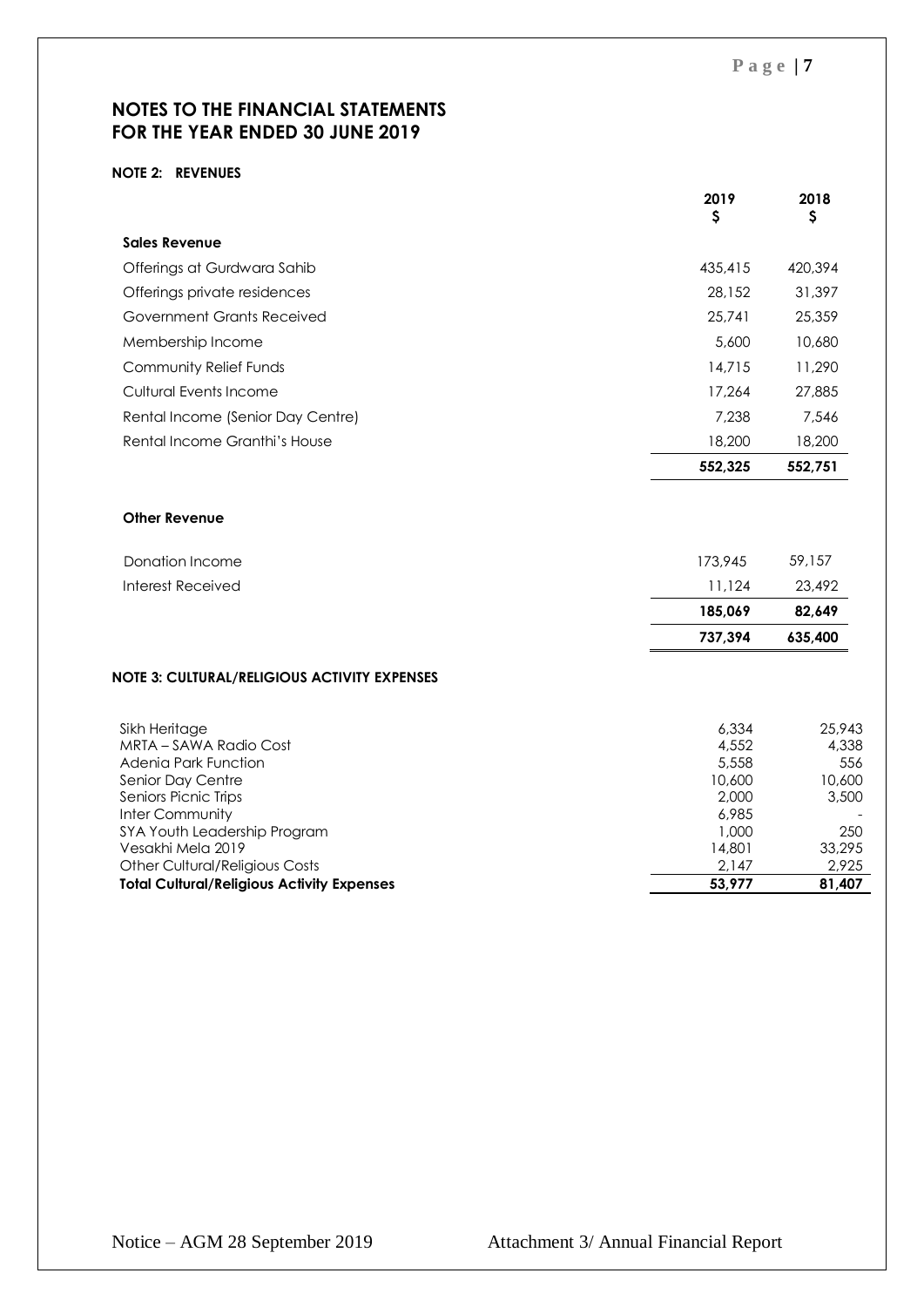|                                                  | 2019<br>\$     | 2018<br>\$ |
|--------------------------------------------------|----------------|------------|
| <b>NOTE 4: DONATIONS/GIFTS GIVEN</b>             |                |            |
| Siropas                                          | 4,195          | 12,962     |
| Annual Sikh Games/Sports Expenses                | 26,019         | 27,761     |
| <b>Relief Donations</b>                          | 15,404         | 10,629     |
| <b>Total Donations/Gifts Given</b>               | 45,618         | 51,352     |
| <b>NOTE 5: GENERAL EXPENSES</b>                  |                |            |
| Palki Vehicle Expenses                           | 3,443          | 2,796      |
| Punjabi School                                   | 9,496          | 760        |
| Miscellaneous Expenses                           | 816            | 183        |
| <b>Books &amp; Periodicals</b>                   | 487            | 1,420      |
| <b>Expenses against Grants</b>                   | 5,881          | 4,545      |
| <b>Total General Expenses</b>                    | 20,123         | 9,704      |
| <b>NOTE 6: GRANTHI HOUSE COSTS</b>               |                |            |
| Telephone                                        | 789            | 1,014      |
| Electricity                                      | 1939           | 1,525      |
| <b>Total Granthi House Costs</b>                 | 2,728          | 2,539      |
| <b>NOTE 7: NEW EQUIPMENT EXPENSE</b>             |                |            |
| Other Minor Equipment (less & more than \$1,000) | 10,063         | 10,389     |
| <b>Total New Equipment Expense</b>               | 10,063         | 10,389     |
| <b>NOTE 8: PLANNING EXPENSES</b>                 |                |            |
| <b>Planning Expenses</b>                         |                | 16,345     |
| <b>Total Planning Expenses</b>                   | $\blacksquare$ | 16,580     |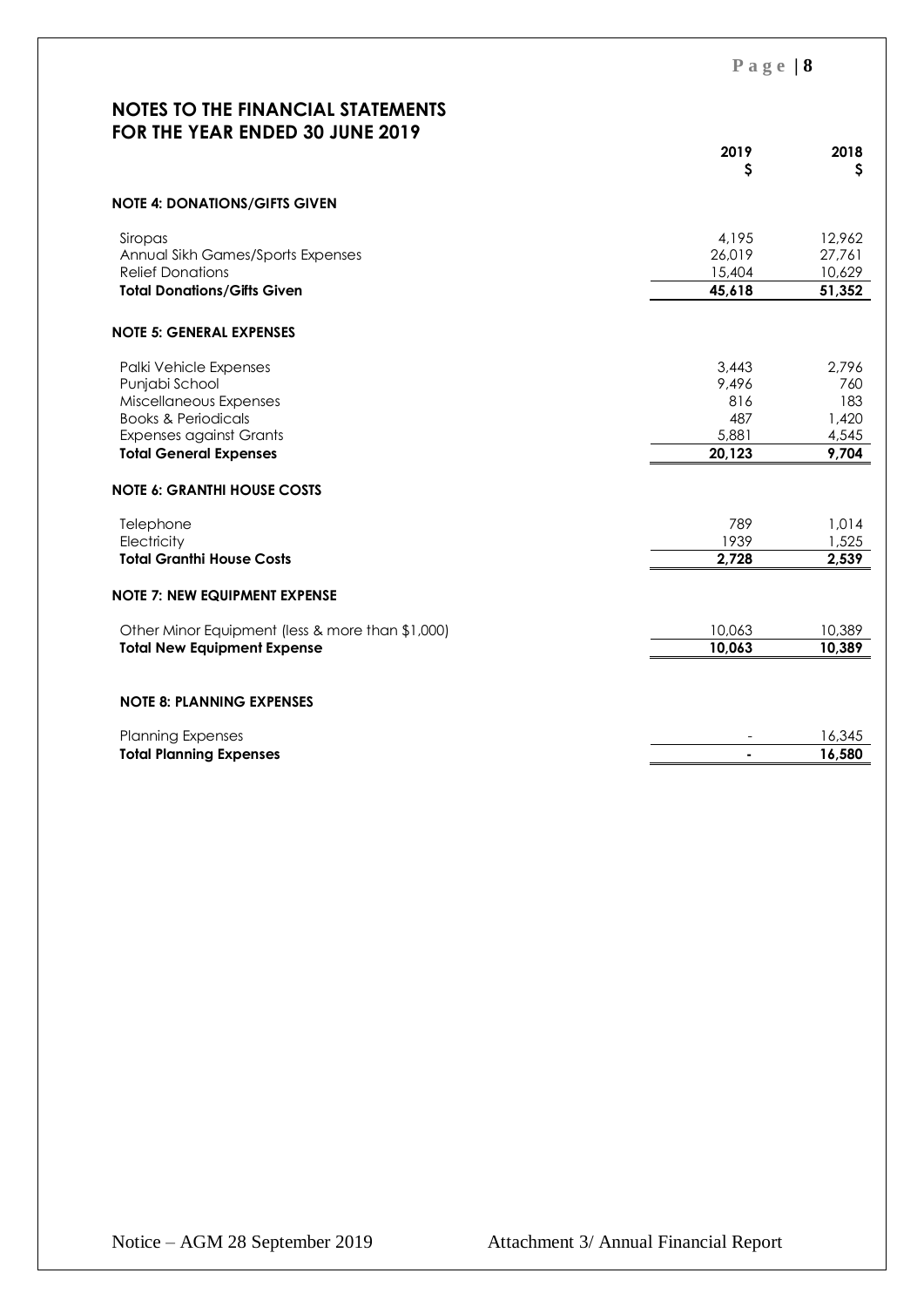| <b>NOTES TO THE FINANCIAL STATEMENTS</b><br>FOR THE YEAR ENDED 30 JUNE 2019                                                                                       |                                                        |                                                       |
|-------------------------------------------------------------------------------------------------------------------------------------------------------------------|--------------------------------------------------------|-------------------------------------------------------|
|                                                                                                                                                                   | 2019<br>Ş                                              | 2018<br>$\boldsymbol{\mathsf{S}}$                     |
| <b>NOTE 9: REPAIRS &amp; MAINTENANCE</b>                                                                                                                          |                                                        |                                                       |
| <b>Gardens Planting &amp; Upkeep</b><br>Main Building R&M<br>R&M Equipment<br><b>Building Cleanings</b><br>Pest Control<br><b>Total Repairs &amp; Maintenance</b> | 6,590<br>16,233<br>22,050<br>36,834<br>1,000<br>82,707 | 15,422<br>15,442<br>18,323<br>37,130<br>900<br>87,217 |
| <b>NOTE 10: WAGES</b>                                                                                                                                             |                                                        |                                                       |
| Granthi Wages<br>Kitchen Wages<br>Punjabi School Wages<br><b>Total Wages</b>                                                                                      | 64,575<br>14,045<br>8,000<br>86,620                    | 66,400<br>8,100<br>7,320<br>81,820                    |
| <b>NOTE 11: CASH AND CASH EQUIVALENTS</b>                                                                                                                         |                                                        |                                                       |
| Cash on Hand (Bank Accounts)<br><b>Bank Term Deposit</b>                                                                                                          | 426.952<br>130,465                                     | 553,141<br>509,945                                    |
| Petty Cash                                                                                                                                                        | 727                                                    | 188                                                   |
|                                                                                                                                                                   | 558,144                                                | 1,063,274                                             |
| <b>Cash Reconciliation</b>                                                                                                                                        |                                                        |                                                       |
| Cash and Cash Equivalents                                                                                                                                         | 558,144                                                | 1,063,274                                             |

**P a g e | 9**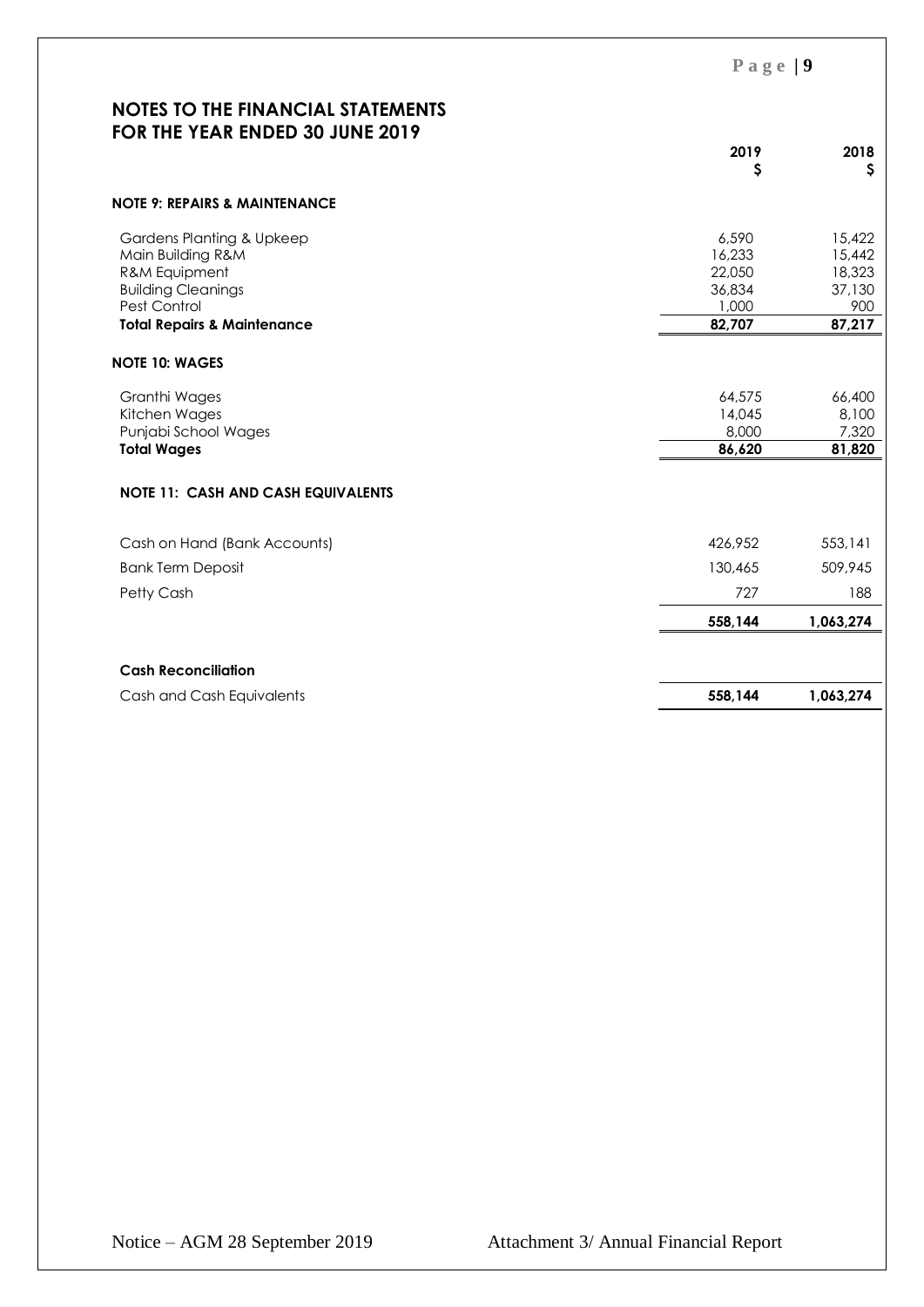|                                                                             |            | Page $ 10$ |
|-----------------------------------------------------------------------------|------------|------------|
| <b>NOTES TO THE FINANCIAL STATEMENTS</b><br>FOR THE YEAR ENDED 30 JUNE 2019 | 2019<br>S  | 2018<br>Ş  |
| <b>NOTE 12: TRADE AND OTHER RECEIVABLES</b>                                 |            |            |
| Current                                                                     |            |            |
| ATO Net Receivable (GST)                                                    | 16,931     | 27,717     |
| Australian Sikh Games 2020 Loan *                                           | 60,000     |            |
| <b>Total Trade and Other Receivables</b>                                    | 76,931     | 27,717     |
| <b>NOTE 13: PROPERTY, PLANT &amp; EQUIPMENT</b>                             |            |            |
| <b>Plant &amp; Equipment</b>                                                |            |            |
| Land at Cost                                                                | 381,393    | 381,393    |
| <b>Building at Cost</b>                                                     | 1,270,804  | 1,270,804  |
| Less Accumulated Depreciation                                               | (349, 383) | (317,613)  |
| Plant & Equipment                                                           | 326,563    | 249,049    |
| Less Accumulated Depreciation                                               | (205,712)  | (190, 575) |
| <b>Building Improvements</b>                                                | 948,767    | 796,807    |
| Less Accumulated Depreciation                                               | (155, 922) | (130, 750) |
| Kitchen Extension                                                           | 1,124,878  | 580,911    |
| Motor Vehicle                                                               | 40,138     | 40,138     |
| Less Accumulated Depreciation                                               | (20, 763)  | (12, 735)  |
| <b>Total Property, Plant &amp; Equipment</b>                                | 3,360,763  | 2,667,429  |

\* AGM 2018 Loan approval with conditions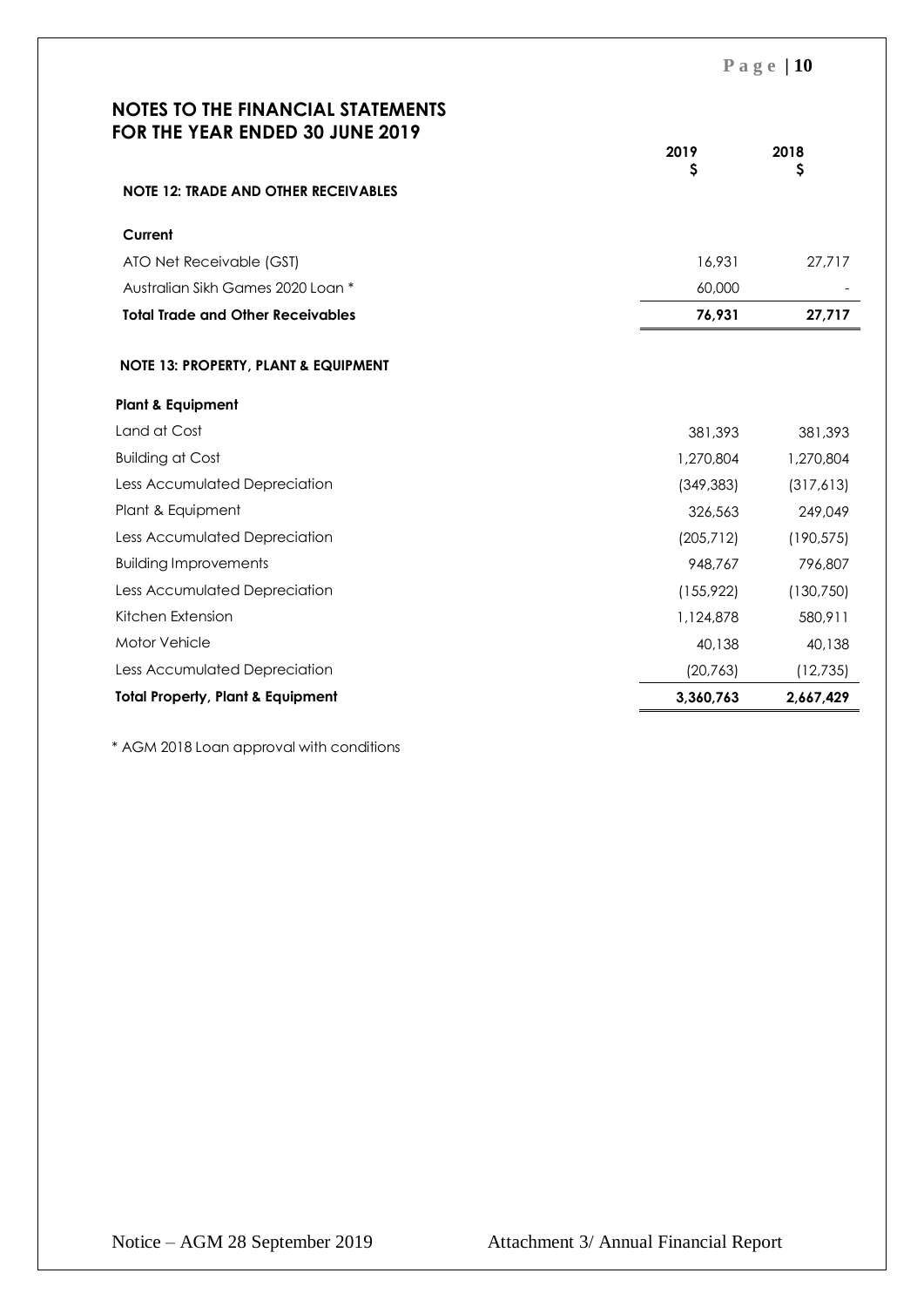# **INDEPENDENT AUDITOR'S REPORT TO THE COMMITTEE AND MEMBERS OF THE SIKH ASSOCIATION OF WESTERN AUSTRALIA INC**

# **Report on the financial report**

A complete review has been made of the special purpose financial report, comprising the balance sheet; income statement; and any applicable accompanying notes, as provided by the Sikh Association of WA Inc., for the year ended 30 June 2019.

# **Sikh Association of WA's Responsibility for financial report**

The President and the Committee of the Sikh Association of WA Inc. are responsible for the preparation and fair presentation of the financial report, and have determined that the financial report is in accordance with the Accounting Standards, the *Corporations Act 2001* (as is applicable to a Not for Profit Entity), and the Association's Constitution/ AGM minutes. The responsibilities of the Sikh Association of WA Inc also includes establishing and maintaining internal controls relevant to the preparation and fair presentation of the financial statement, ensuring that it is free from any material misstatements.

### **Auditor's Responsibility**

Our responsibility is to express an opinion based on the Certified Financial Statement and the supplied evidences to vouch for all material amounts stated on the face Annual Report. We have conducted the audit in accordance with the Australian Auditing Standards (as applicable for a not for profit entity) and the AGM Minutes/Constitution presented and duly accepted by the members of the association at the previous AGM. Both require that we comply with the ethical requirements relating to Audit Engagements and plan and perform our audit to obtain reasonable assurance as to whether income/expenses are not materially misstated and within the guidelines of the associations Constitution/AGM Minutes.

An audit involves performing procedures to obtain audit evidence about the amounts and disclosures in the financial report. The procedures selected depend on the auditor's judgement, including the assessment of the risks of material misstatement of the financial report, whether due to fraud or error. In making those risk assessments, the auditor considers internal control relevant to the entity's preparation and fair presentation of the financial report in order to design audit procedures that are appropriate in the circumstance, but not for the purpose of expressing an opinion on the effectiveness of the entity's internal control. An audit also includes evaluating the appropriateness of accounting policies used and the reasonableness of accounting estimates (if any) made by the entity.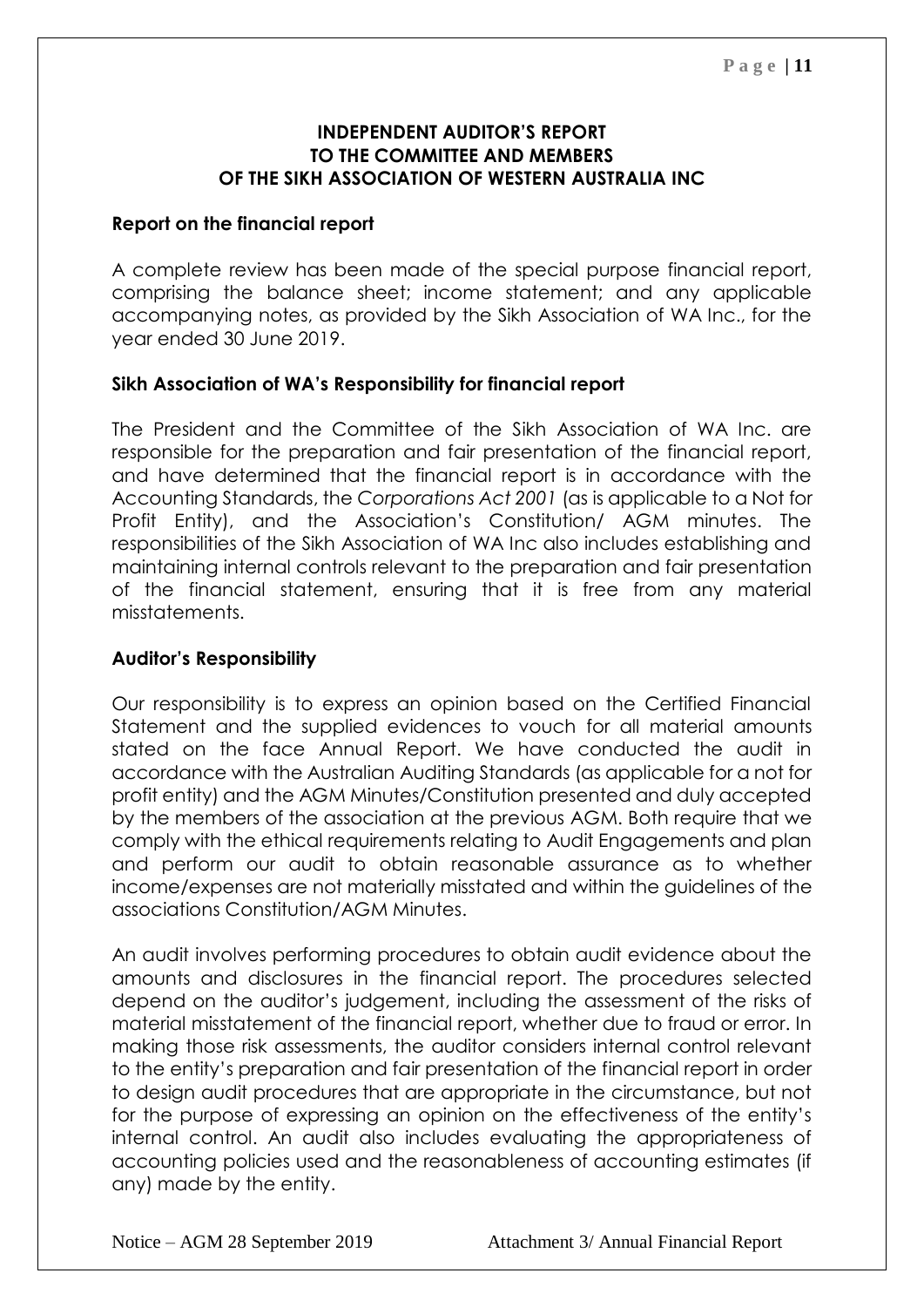Our audit did not involve an analysis of the prudence of decisions made by the president and/or committee, nor did we advise on changes that needed to be made to note disclosures. We have however, assessed the disclosures against the constitution/AGM minute requirements and have advised on any opinion within this report.

# **Emphasis of Matter**

The below listed item is reported as an emphasis of matter in the financial report. We consider it necessary to draw users' attention to particular matter presented in the financial report, in the auditor's judgement, is of such importance that it is fundamental to users' understanding of the financial report.

### **Offerings Income**

Proceeds from offerings are a significant source of revenue for the Sikh Association of WA. The Sikh Association of WA has determined that it is appropriate to continue using its current control of accounting for these monies, in a matter that ensures minimal misstatement and unethical behaviour. We believe the best practices and procedures have been adopted in handling the proceeds from offerings. However, due to our audit opinion being based on evidencing the financial report and not on the appropriateness of internal control, we are unable to vouch for the revenue earned from such proceeds. We, therefore, are unable to express an opinion as to whether proceeds from offerings, which the association obtained during the financial year, are complete.

# **Auditor's Opinion**

In our opinion, except for the effects of the above listed emphasis of matter, the remaining sections of the financial report presents a true and fair view of the Sikh Association of WA's financial position as at 30 June 2019.

Harpreet Singh (CPA) **Harveer Singh (CPA) Dated12 August 2019 Dated12 August 2019**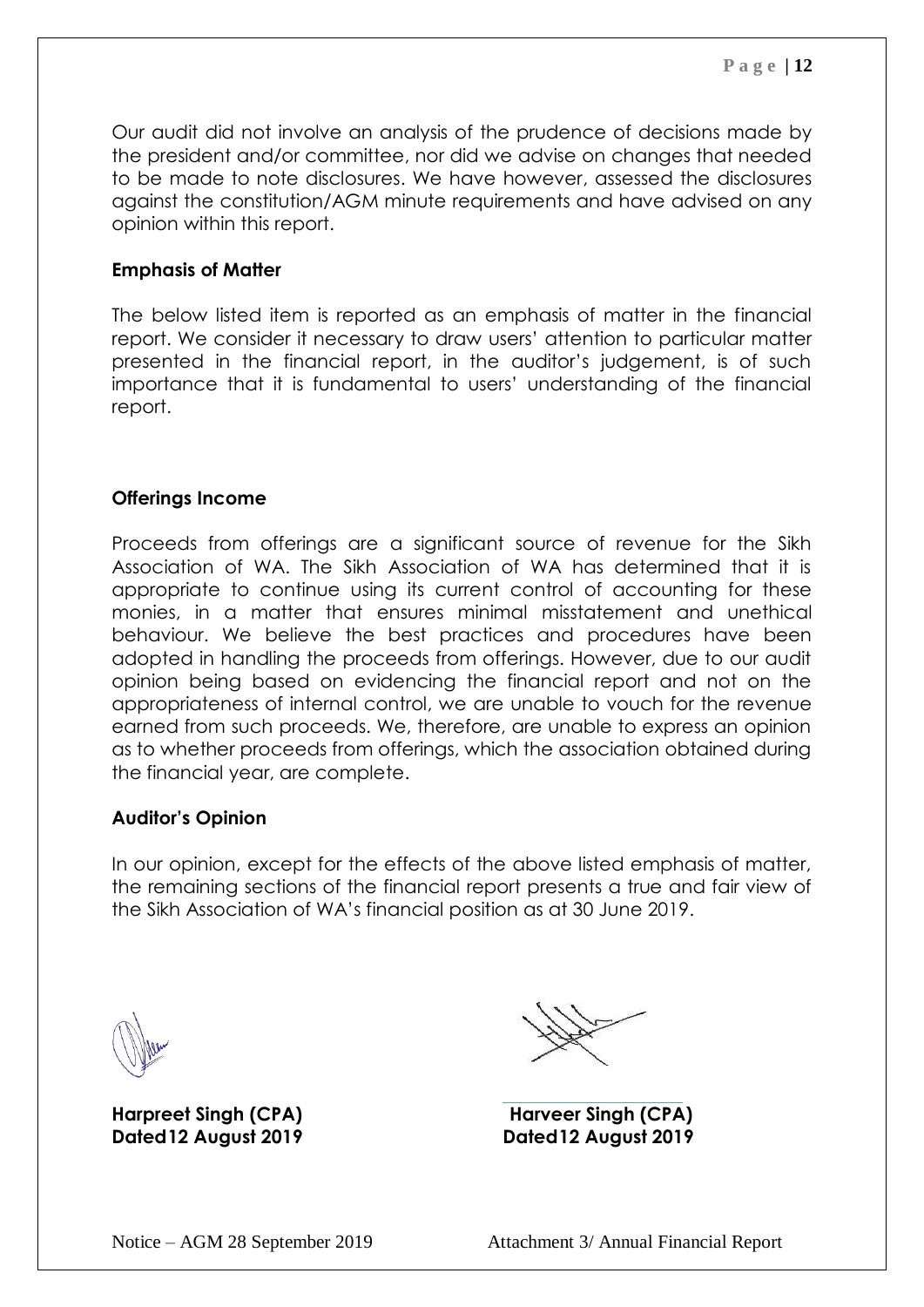# **ATTACHMENT 4**

# **LIST OF ACTIVE/CURRENT RESOLUTIONS**

| <b>AGM</b> | <b>RES</b><br><b>NO</b> | <b>RESOLUTION</b>                                                                                                                                                                                                                                                                                                                                                                                                                                                                                                                                      | <b>STATUS</b>                                                                       |
|------------|-------------------------|--------------------------------------------------------------------------------------------------------------------------------------------------------------------------------------------------------------------------------------------------------------------------------------------------------------------------------------------------------------------------------------------------------------------------------------------------------------------------------------------------------------------------------------------------------|-------------------------------------------------------------------------------------|
| 2017       | 6.2.3                   | Resolution:<br>It was suggested to include the word "fixed" with<br>lump sum, which was accepted by the proposer<br>and seconder.<br>I.<br>That the EXCO decision to award contract<br>to Schearer Projects at a lump sum fixed<br>price of \$1,036,193 be endorsed.<br>That additional \$400,000 (the total cost<br>П.<br>now being \$1.2m) be allocated for the                                                                                                                                                                                      | The Project has<br>completed refer to<br>report appearing at<br><b>Attachment 5</b> |
|            |                         | completion of the project.<br>Prem Singh Judge<br>Proposer:<br>Seconder:<br>Gurdarshan Singh Kailey<br>Against: 8<br>Favour: 57<br>Carried with majority vote                                                                                                                                                                                                                                                                                                                                                                                          |                                                                                     |
| 2017       | 6.4.1.                  | Resolution:<br>That the EXCO is directed to constitute a Working<br>Group to prepare a submission to the state<br>government to introduce Punjabi language in<br>schools. The Working Group to be established no<br>later than 31 October 2017.<br>Proposer: Amarjit Singh Pabla<br>Seconder: Tarun Preet Singh<br><b>Carried Unanimously</b>                                                                                                                                                                                                          | In progress. Refer<br>to report appearing<br>at Attachment 5                        |
| 2018       | 6.1.5                   | Proposed Motion:<br>That a sum of $$200,000$ be approved for the<br>refurbishment of Gurudwara Sahib for the<br>following:<br>Replacing carpets in Prayer Hall & painting<br>Ť<br>the whole Building after completion of<br>Kitchen & Office/School extension including<br>repair work where needed<br>Replacing old furniture & fittings<br>Ϊİ.<br>Extending Patio up to the toilets<br>iii<br>Installation of Air Curtains to Kitchen &<br>iv<br>Prayer hall doors<br>Replace Kitchen roller doors with suitable<br>V<br>doors to keep out the draft | In progress. Refer<br>to report at<br><b>Attachment 5</b>                           |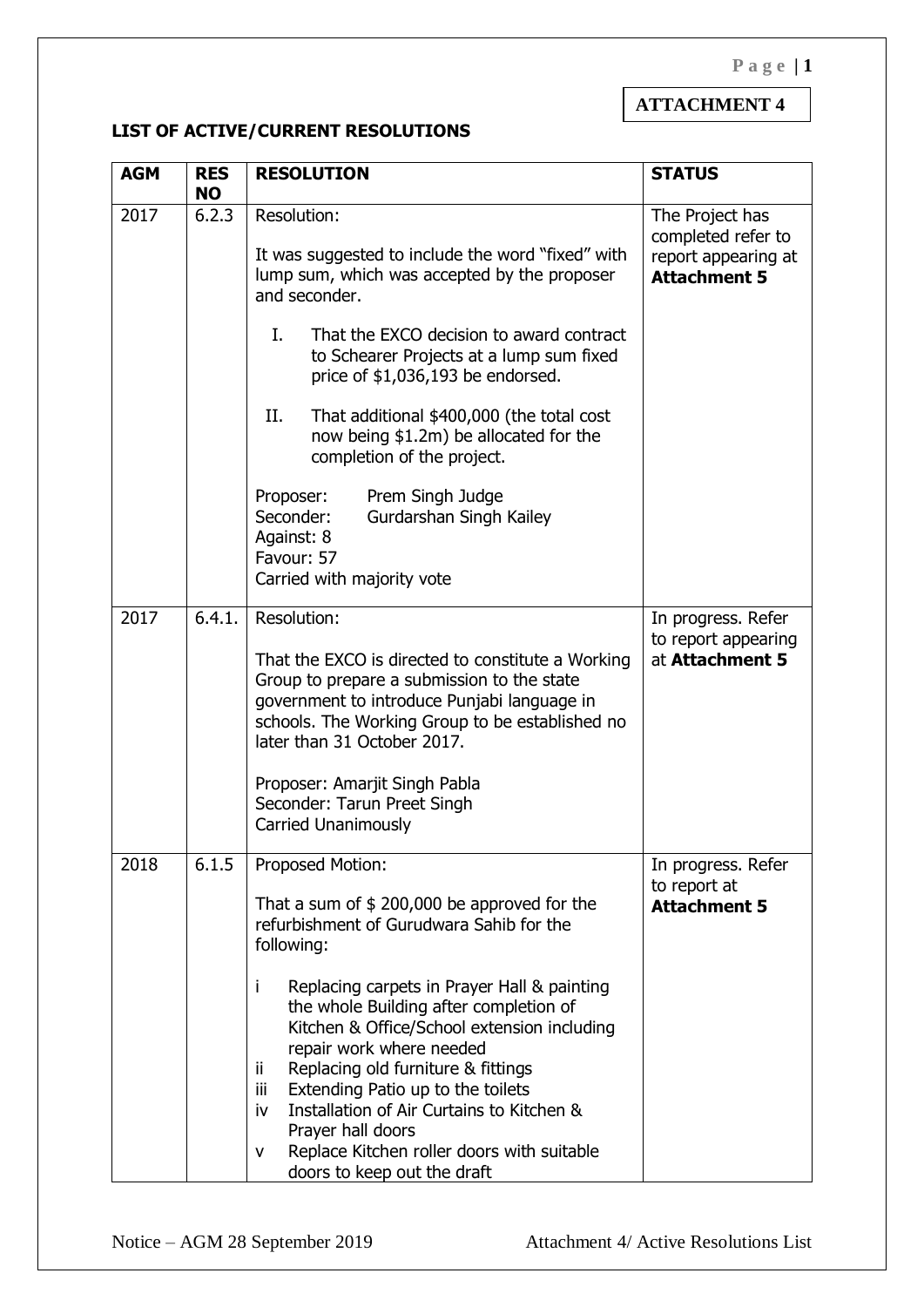# **P a g e | 2**

|      |       | Installation of new balustrades around the<br>vi<br>first floor.                                                                                                                                                                                                                       |                                           |
|------|-------|----------------------------------------------------------------------------------------------------------------------------------------------------------------------------------------------------------------------------------------------------------------------------------------|-------------------------------------------|
|      |       | Proposer: Prem Singh Judge<br>Seconder: Gurdarshan Singh Kailley<br>(For 69 Against 6)<br>Carried                                                                                                                                                                                      |                                           |
| 2018 | 6.1.6 | Proposed Motion:                                                                                                                                                                                                                                                                       | In Progress                               |
|      |       | That SAWA EXCO is directed to advance<br>i.<br>\$60,000 to the Sikh Games 2020<br>Organising Committee, in order to plan,<br>organise and coordinate the games in<br>2020. Any residual amount (if any) will be<br>refunded to SAWA.                                                   | Refer to report at<br><b>Attachment 5</b> |
|      |       | Proposer: Gurdarshan Singh Kailley<br>Seconder: Prem Singh Judge<br><b>Carried Unanimously</b>                                                                                                                                                                                         |                                           |
| 2018 | 6.3.1 | Proposed Motion:                                                                                                                                                                                                                                                                       | Report on<br><b>Attachment 5</b>          |
|      |       | That SAWA Membership waiting list of 25 persons<br>be created and maintained to fill in vacancies to<br>become Ordinary members as per Clause 7.2 of<br><b>SAWA Constitution 2018.</b>                                                                                                 |                                           |
|      |       | On Vasakhi Day 2019 a waiting list of 25<br>applications will be drawn and sequenced by<br>raffle to fill in vacancies as they occur.                                                                                                                                                  |                                           |
|      |       | This procedure shall be implemented as a By-lay<br>by future EXCO's.                                                                                                                                                                                                                   |                                           |
|      |       | Proposer: Gurdarshan Singh Kailley<br>Seconder: Paramjit Singh Nagra<br><b>Carried Unanimously</b>                                                                                                                                                                                     |                                           |
| 2018 | 6.3.2 | Proposed Motion:                                                                                                                                                                                                                                                                       | No Report received                        |
|      |       | SAWA should publish a book on history of Sikh<br>community in Western Australia. A professional<br>certified historian should be hired for this project<br>to through the official records and gather oral<br>history. This may be used as reference material<br>for further research. |                                           |
|      |       | Proposer: Tarun Preet Singh<br>Seconder: Gurdarshan Singh Kailley<br><b>Carried Unanimously</b>                                                                                                                                                                                        |                                           |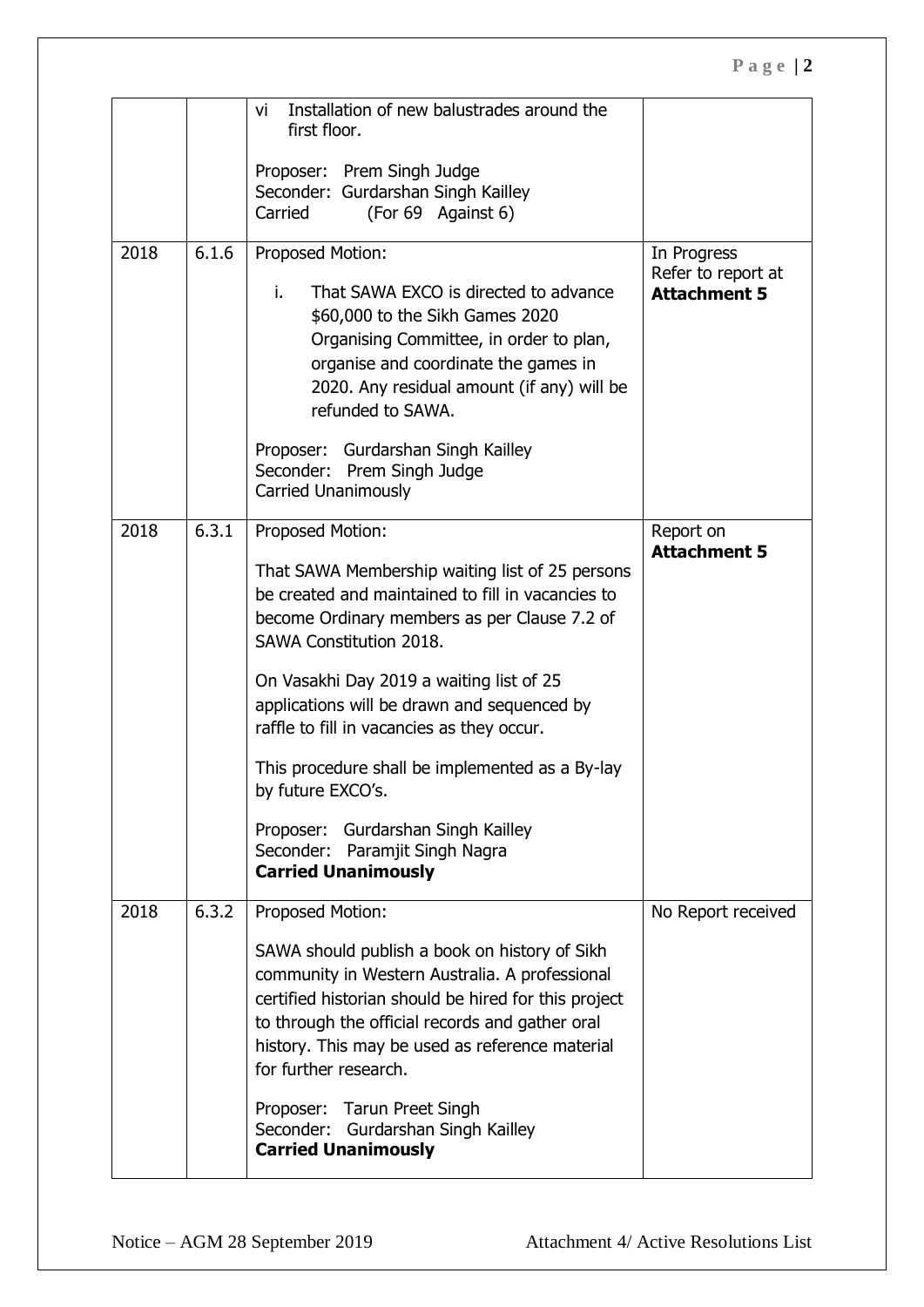**ATTACHMENT 5**

# **PROGRESS REPORT ON ACTIVE RESOLUTIONS**

# **Resolution 6.2.3 of 30th September 2017 - EXCO's Kitchen and Wash Area Building Project**

EXCO formed a Sub Committee comprising of:

- 1. Gurdarshan Singh Kailley,
- 2. Prem Judge,
- 3. Paramjit Nagra,
- 4. Jagdish Gill and
- 5. Ranjit Singh

The following are Technical Advisors for their expertise:

- 6. Deedar Singh Cheema,
- 7. Parvendar Singh and
- 8. Jaginder Singh (Joe).

# **REPORT: Building Completion Report: Motion 6.2.3 of AGM 2017**

Building has been successfully completed and certificate of fitness was issued by City of Gosnells on 18/7/2019.

Classrooms have been furnished and school commenced on 4/8/2019. (Much appreciated by parents of students)

Kitchen is now in operation with new requirement.

Total cost of building **was \$1,124,878/-** (including variations of \$100,651/-)

# **Resolution 6.4.1 (AGM 2017)**

### **Introduction of Punjabi language into Schools in WA**

Following the resolution passed at the AGM 2017, a working group was established to prepare a submission to the state government to introduce Punjabi language in schools

### **Working Group:**

Amarjit Singh Pabla Tarunpreet Singh Gurdarshan Singh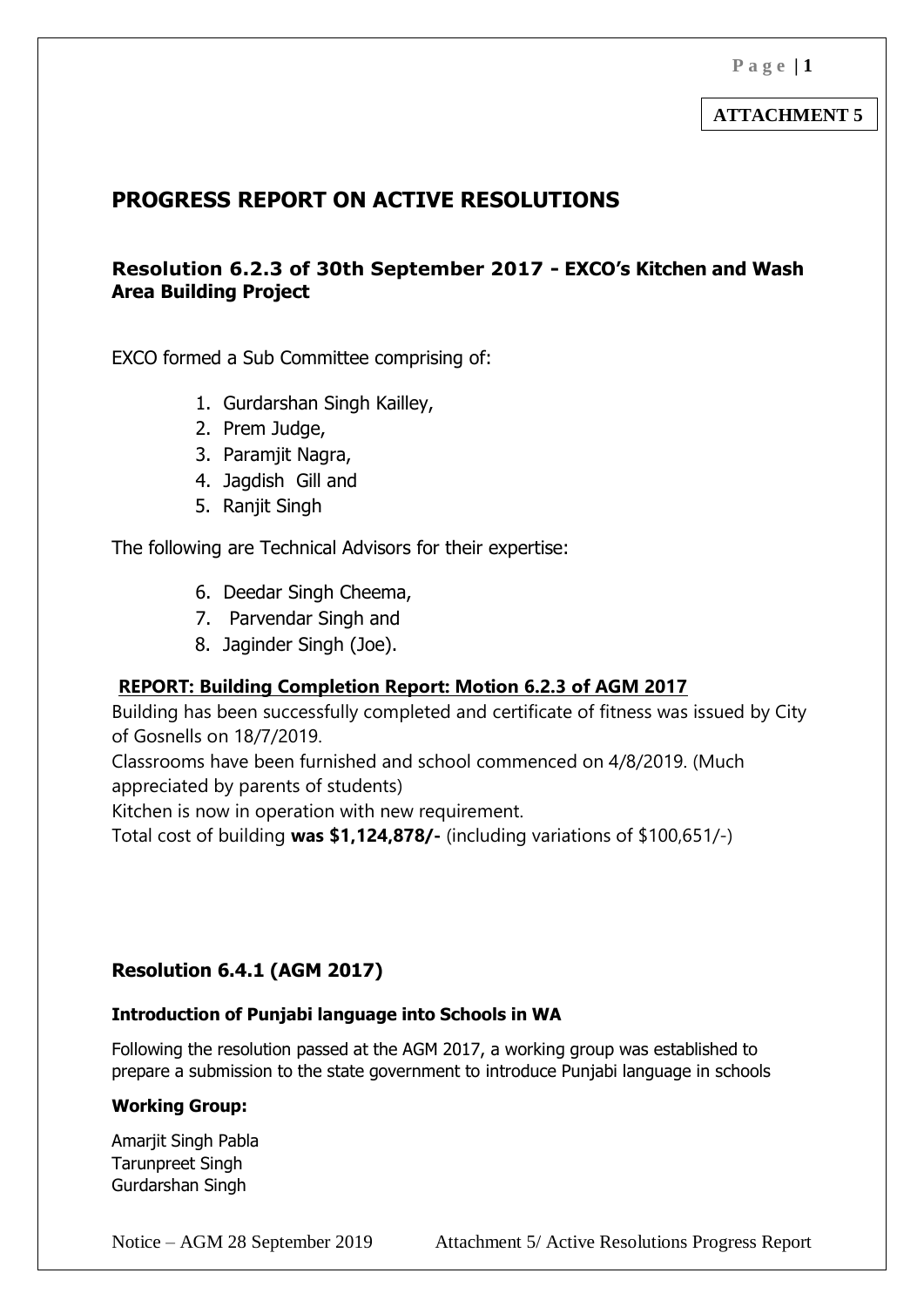Harbhajan Singh Dhaliwal Satpal Singh Rikhraj Prof Pritam Singh

# **Approval by School Curriculum and Standards Authority (SCSA)**

Before Punjabi can be introduced in schools, School Curriculum and Standards Authority (SCSA) must approve the Punjabi syllabus from **Pre-primary to Year 10**. The approval process starts each year in April, and it is a long and rigorous assessment procedures. We were not ready to make our submission last year. We made a formal application to on 25 March 2019.

Our application was rejected on 23 April 2019 after some deliberations by SCSA. SCSA stated in their response that "The *Western Australian Curriculum and Assessment Outline*  sets out the mandated Preprimary to Year 10 curriculum for Western Australian schools. The Outline currently includes the following languages: Chinese, French, German, Indonesian, Italian and Japanese. In addition, other language curricula developed by the Australian Curriculum, Assessment and Reporting Authority are available to schools through the Western Australian School Curriculum and Standards Authority".

The main reason to decline our request is because SAWA does to run a formal school, hence SCSA cannot approved a Panjabi syllabus when there is no school to teach Punjabi.

Given this scenario, we are still trying to work out the best approach to achievement the desired outcome.

Amarjit Singh Pabla

# **1. MOTION 6.1.5 AGM 2018**

# **Report: 6.1.5 - AGM 2018 Refurbishment of Gurdwara Sahib**

- New cupboards installed in sound room at a cost of \$3,650
- Patio has been extended till the toilets at a cost of \$10,409
- Air curtains installed at a cost of \$6,810
- Roller doors to kitchen installed at a cost of \$5,240
- Stainless Steel Balustrade installed at a cost of \$54,700

# Total: **\$80,809**

Carpets and painting will be done once all external work is completed.

# **Report MOTION 6.1.6 AGM 2018 Australian Sikh Games Perth 2020**

### **Australian Sikh Games Perth 2020**

The 33<sup>rd</sup> Australian Sikh Games are to be held in Perth during the Easter break of April 2020. As per the constitution, the organising regional committee has been selected by the Australian National Sikh Sports & Cultural Council (ANSSACC). This committee comprises of ANSSACC member organisations such as the Sikh Association of WA (SAWA), Sikh Gurdwara Perth (SGP), Virsa Club WA Inc and Punjabi Cultural & Sports Club Inc (PCSC).